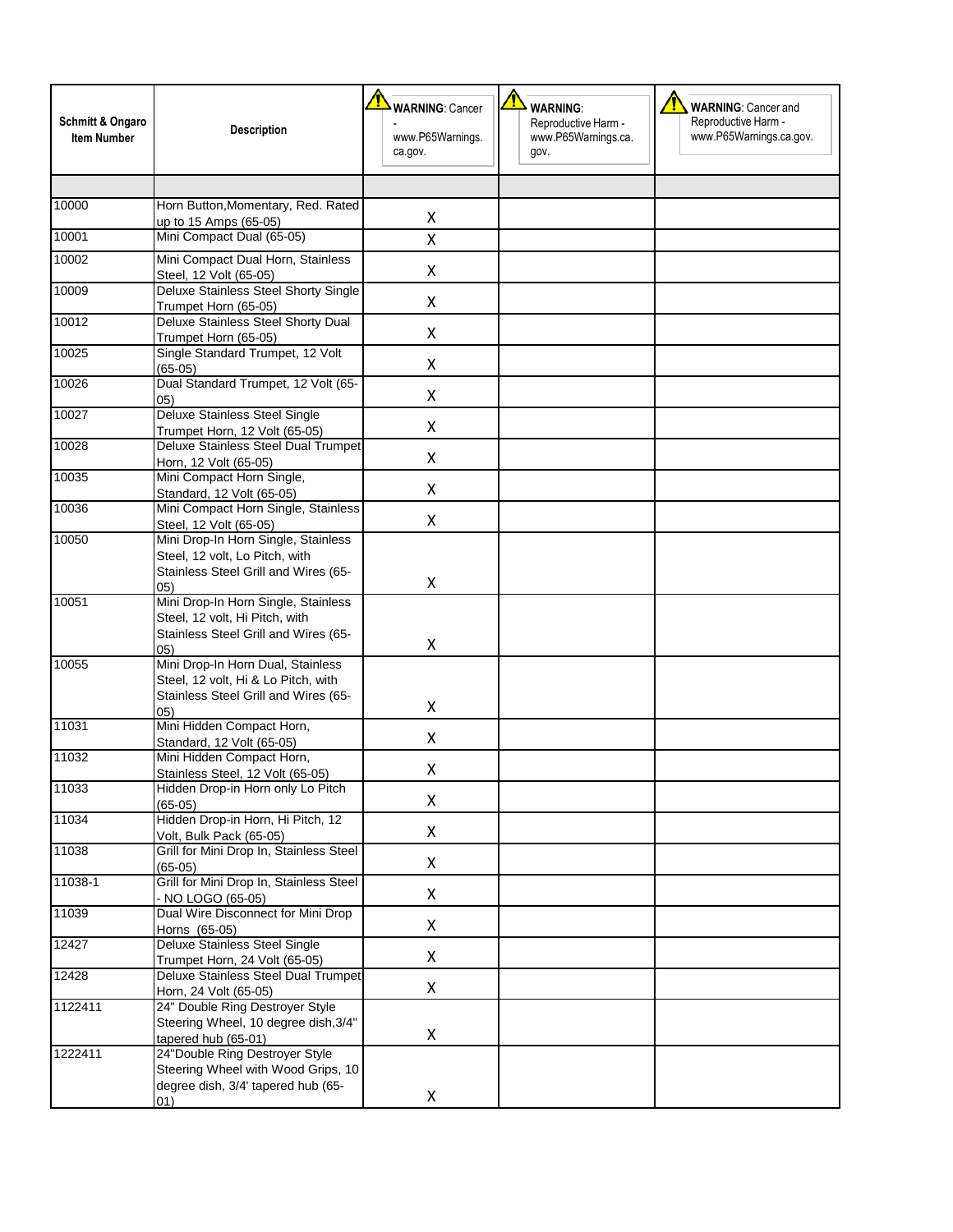| Schmitt & Ongaro<br><b>Item Number</b> | <b>Description</b>                                                | <b>WARNING: Cancer</b><br>www.P65Warnings. | <b>WARNING:</b><br>Reproductive Harm -<br>www.P65Warnings.ca. | <b>WARNING: Cancer and</b><br>Reproductive Harm -<br>www.P65Warnings.ca.gov. |
|----------------------------------------|-------------------------------------------------------------------|--------------------------------------------|---------------------------------------------------------------|------------------------------------------------------------------------------|
|                                        |                                                                   | ca.gov.                                    | gov.                                                          |                                                                              |
| 1521111                                | 11"Six Spoke Destroyer Style                                      |                                            |                                                               |                                                                              |
|                                        | Steering Wheel, 10 degree dish, 3/4                               |                                            |                                                               |                                                                              |
|                                        | "tapered hub (65-01)                                              | X                                          |                                                               |                                                                              |
| 1521611                                | 15-1/2"Six Spoke Destroyer Style                                  |                                            |                                                               |                                                                              |
|                                        | Steering Wheel, 10 degree dish, 3/4"                              | Χ                                          |                                                               |                                                                              |
|                                        | tapered hub (65-01)                                               |                                            |                                                               |                                                                              |
| 1521611ES                              | 15 1/2"Destroyer Steering Wheel, 10                               |                                            |                                                               |                                                                              |
|                                        | degree dish, 3/4" tapered shaft,                                  |                                            |                                                               |                                                                              |
|                                        | exteneded spoke in line with                                      | Χ                                          |                                                               |                                                                              |
|                                        | keyway, fully welded (65-01)                                      |                                            |                                                               |                                                                              |
| 1521611ES-1                            | 15 1/2"Destroyer Steering Wheel, 10                               |                                            |                                                               |                                                                              |
|                                        | degree dish, 3/4" tapered shaft,                                  |                                            |                                                               |                                                                              |
|                                        | exteneded spoke in line with                                      | Χ                                          |                                                               |                                                                              |
| 1521617                                | keyway, fully welded (65-01)<br>15 1/2" Six Spoke Destroyer Style |                                            |                                                               |                                                                              |
|                                        | Steering Wheel, 10 degree dish, 1"                                |                                            |                                                               |                                                                              |
|                                        | straight hub (65-01)                                              | Χ                                          |                                                               |                                                                              |
| 1521621                                | 15-1/2" Six Spoke Destroyer Style                                 |                                            |                                                               |                                                                              |
|                                        | Steering Wheel, 22 degree dish, 3/4"                              |                                            |                                                               |                                                                              |
|                                        | tapered hub (65-01)                                               | Χ                                          |                                                               |                                                                              |
| 1521627                                | 15 1/2" Six Spoke Destroyer Style                                 |                                            |                                                               |                                                                              |
|                                        | Steering Wheel, 22 degree dish, 1"                                |                                            |                                                               |                                                                              |
|                                        | straight hub (65-01)                                              | Χ                                          |                                                               |                                                                              |
| 1521721                                | 17" Six Spoke Destroyer Style                                     |                                            |                                                               |                                                                              |
|                                        | Steering Wheel, 22 degree dish, 3/4"                              |                                            |                                                               |                                                                              |
|                                        | tapered hub (65-01)                                               | Χ                                          |                                                               |                                                                              |
| 1521811                                | 18" Six Spoke Destroyer Style                                     |                                            |                                                               |                                                                              |
|                                        | Steering Wheel, 10 degree dish, 3/4"                              |                                            |                                                               |                                                                              |
|                                        | tapered hub (65-01)                                               | Χ                                          |                                                               |                                                                              |
| 1521817                                | 18" Six Spoke Destroyer Style                                     |                                            |                                                               |                                                                              |
|                                        | Steering Wheel, 10 degree dish, 1"                                |                                            |                                                               |                                                                              |
|                                        | straight hub (65-01)                                              | Χ                                          |                                                               |                                                                              |
| 1522011                                | 20" Six Spoke Destroyer Style                                     |                                            |                                                               |                                                                              |
|                                        | Steering Wheel, 10 degree dish, 3/4"                              |                                            |                                                               |                                                                              |
|                                        | tapered hub (65-01)                                               | Χ                                          |                                                               |                                                                              |
| 1522211                                | 22" Six Spoke Destroyer Style                                     |                                            |                                                               |                                                                              |
|                                        | Steering Wheel, 10 degree dish, 3/4"                              |                                            |                                                               |                                                                              |
|                                        | tapered hub (65-01)                                               | Χ                                          |                                                               |                                                                              |
| 1522411                                | 24" Six Spoke Destroyer Style                                     |                                            |                                                               |                                                                              |
|                                        | Steering Wheel, 10 degree dish, 3/4"                              | Χ                                          |                                                               |                                                                              |
|                                        | tapered hub (65-01)                                               |                                            |                                                               |                                                                              |
| 1531111K-H                             | 11" Six Spoke Destroyer Style                                     |                                            |                                                               |                                                                              |
|                                        | Steering Wheel, 10 degree dish, 3/4"                              |                                            |                                                               |                                                                              |
|                                        | tapered hub, with control knob (glass                             | X                                          |                                                               |                                                                              |
|                                        | ball bearings) (65-01)                                            |                                            |                                                               |                                                                              |
| 1532017                                | 20"Six Spoke Destroyer Style                                      |                                            |                                                               |                                                                              |
|                                        | Wheel, 10 degree dish, 1" straight                                | X                                          |                                                               |                                                                              |
| 1532217                                | hub (65-01)<br>22" Six Spoke Destroyer Style                      |                                            |                                                               |                                                                              |
|                                        | Steering Wheel, 10 degree dish, 1"                                |                                            |                                                               |                                                                              |
|                                        |                                                                   | X                                          |                                                               |                                                                              |
| 1532417                                | straight hub (65-01)<br>24" Six Spoke Destroyer Style             |                                            |                                                               |                                                                              |
|                                        | Steering Wheel, 10 degree dish, 1"                                |                                            |                                                               |                                                                              |
|                                        | straight hub (65-01)                                              | X                                          |                                                               |                                                                              |
| 1532811                                | 28" Six Spoke Destroyer Style                                     |                                            |                                                               |                                                                              |
|                                        | Steering Wheel, 10 degree dish, 3/4"                              |                                            |                                                               |                                                                              |
|                                        | tapered hub (65-01)                                               | X                                          |                                                               |                                                                              |
| 1532817                                | 28" Six Spoke Destroyer Style                                     |                                            |                                                               |                                                                              |
|                                        | Steering Wheel, 10 degree dish, 1"                                |                                            |                                                               |                                                                              |
|                                        |                                                                   |                                            |                                                               |                                                                              |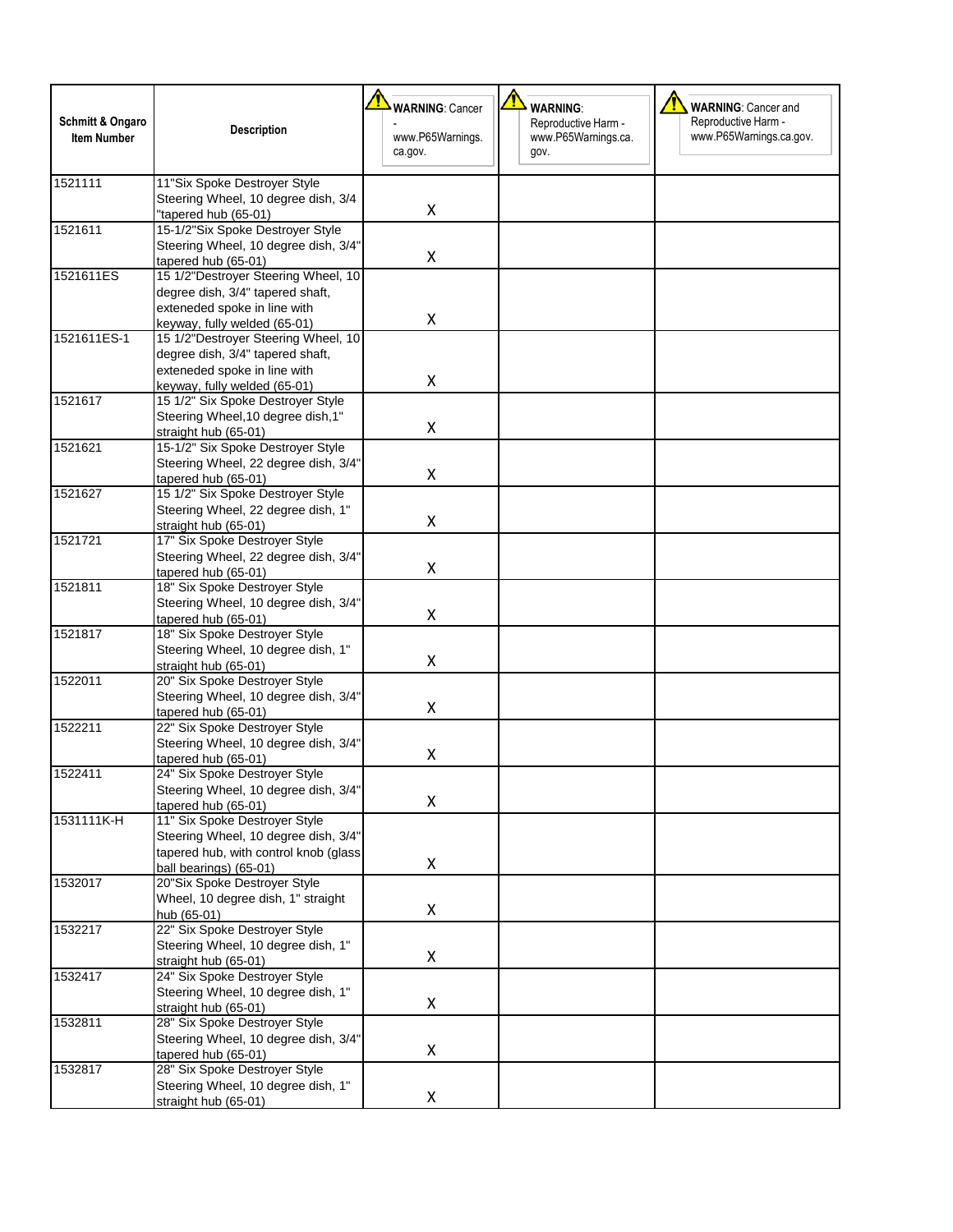| Schmitt & Ongaro<br><b>Item Number</b> | <b>Description</b>                                                                                                                                       | <b>WARNING: Cancer</b><br>www.P65Warnings.<br>ca.gov. | <b>WARNING:</b><br>Reproductive Harm -<br>www.P65Warnings.ca.<br>gov. | <b>WARNING: Cancer and</b><br>Reproductive Harm -<br>www.P65Warnings.ca.gov. |
|----------------------------------------|----------------------------------------------------------------------------------------------------------------------------------------------------------|-------------------------------------------------------|-----------------------------------------------------------------------|------------------------------------------------------------------------------|
| 1533011                                | 30" Six Spoke Destroyer Style<br>Steering Wheel, 10 degree dish, 3/4"<br>tapered hub (65-01)                                                             | X                                                     |                                                                       |                                                                              |
| 1533017                                | 30" Six Spoke Destroyer Style<br>Steering Wheel, 10 degree dish, 1"<br>straight hub (65-01)                                                              | X                                                     |                                                                       |                                                                              |
| 1721321                                | 13-1/2" Five Spoke Destroyer Style<br>Steering Wheel, 22 degree dish, 3/4"<br>tapered hub (65-01)                                                        | X                                                     |                                                                       |                                                                              |
| 1721511                                | 15 1/2" Five Spoke Destroyer Style<br>Steering Wheel, 10 degree dish, 3/4"<br>tapered hub (65-01)                                                        | X                                                     |                                                                       |                                                                              |
| 1721517                                | 15 1/2" Five Spoke Destroyer, 10<br>degree dish, 1" straight hub (65-01)                                                                                 | $\pmb{\mathsf{X}}$                                    |                                                                       |                                                                              |
| 1721521                                | 15-1/2" Five Spoke Destroyer Style<br>Steering Wheel, 22 degree dish, 3/4"<br>tapered hub (65-01)                                                        | X                                                     |                                                                       |                                                                              |
| 1721527                                | 15 1/2" Five Spoke Destroyer Style<br>Steering Wheel, 22 degree dish, 1"<br>straight hub (65-01)                                                         | $\pmb{\mathsf{X}}$                                    |                                                                       |                                                                              |
| 172152X                                | 15-1/2"Five Spoke Steering Wheel,<br>22 Deg., Add-in Hub (65-01)                                                                                         | X                                                     |                                                                       |                                                                              |
| 1731321FG                              | 13-1/2"Five Spoke Finger Grip<br>Destroyer Style Steering Wheel, 22<br>degree dish, 3/4" tapered hub (65-                                                |                                                       |                                                                       |                                                                              |
| 1731321FGK                             | 01)<br>13 1/2" Destroyer Style Steering<br>Wheel with Control Knob, 22 degree                                                                            | $\pmb{\mathsf{X}}$                                    |                                                                       |                                                                              |
| 1731321FGK-H                           | dish, $3/4$ " tapered hub (65-01)<br>13.5" Five Spoke Destroyer Style<br>Steering Wheel, 22 degree dish, 3/4"<br>tapered hub, with control knob (glass   | X                                                     |                                                                       |                                                                              |
| 1731421P2                              | ball bearings) (65-01)<br>14" Five Spoke Destroyer Steering<br>Wheel with polyurethane grip, 22                                                          | X                                                     |                                                                       | X                                                                            |
| 1731521FG                              | Deg dish, 3/4" tapered shaft (65-02)<br>15 1/2"Five Spoke Finger Grip<br>Destroyer Style Steering Wheel, 22<br>degree dish, 3/4" tapered hub (65-<br>01) | X                                                     |                                                                       |                                                                              |
| 1731521FGK                             | 15 1/2"Destroyer Style Steering<br>Wheel with Control Knob, 22 degree<br>dish, 3/4" tapered hub (65-01)                                                  | X                                                     |                                                                       |                                                                              |
| 1731621P2                              | 16"Five Spoke Destroyer Steering<br>Wheel with polyurethane grip, 22                                                                                     |                                                       |                                                                       | X                                                                            |
| 2111811                                | Deg dish, 3/4" tapered shaft (65-02)<br>18"Five Spoke Helmsmen Wheel,<br>10 degree dish, 3/4" tapered hub<br>$(65-01)$                                   | X                                                     |                                                                       |                                                                              |
| 2222411                                | 24"Six Spoke Helmsmen Wheel, 10<br>degree dish, 3/4" tapered hub (65-<br>01)                                                                             | X                                                     |                                                                       |                                                                              |
| 30991                                  | Wiper Motor, HD 12 Volt, 2 1/2"<br>64mm) shaft (65-04)                                                                                                   |                                                       |                                                                       | X                                                                            |
| 30991-60L                              | Wiper HD 12 Volt 2 1/2"shaft -<br>PRESET TO 60 DEGREES, LEFT<br>PARK (65-04)                                                                             |                                                       |                                                                       | X                                                                            |
| 30992                                  | Wiper Motor, HD 24 Volt, 2 1/2"<br>(64mm) shaft (65-04)                                                                                                  |                                                       |                                                                       | X                                                                            |
| 31001                                  | Wiper Motor, Standard 12- volt, 2<br>1/2"shaft (65-04)                                                                                                   |                                                       |                                                                       | X                                                                            |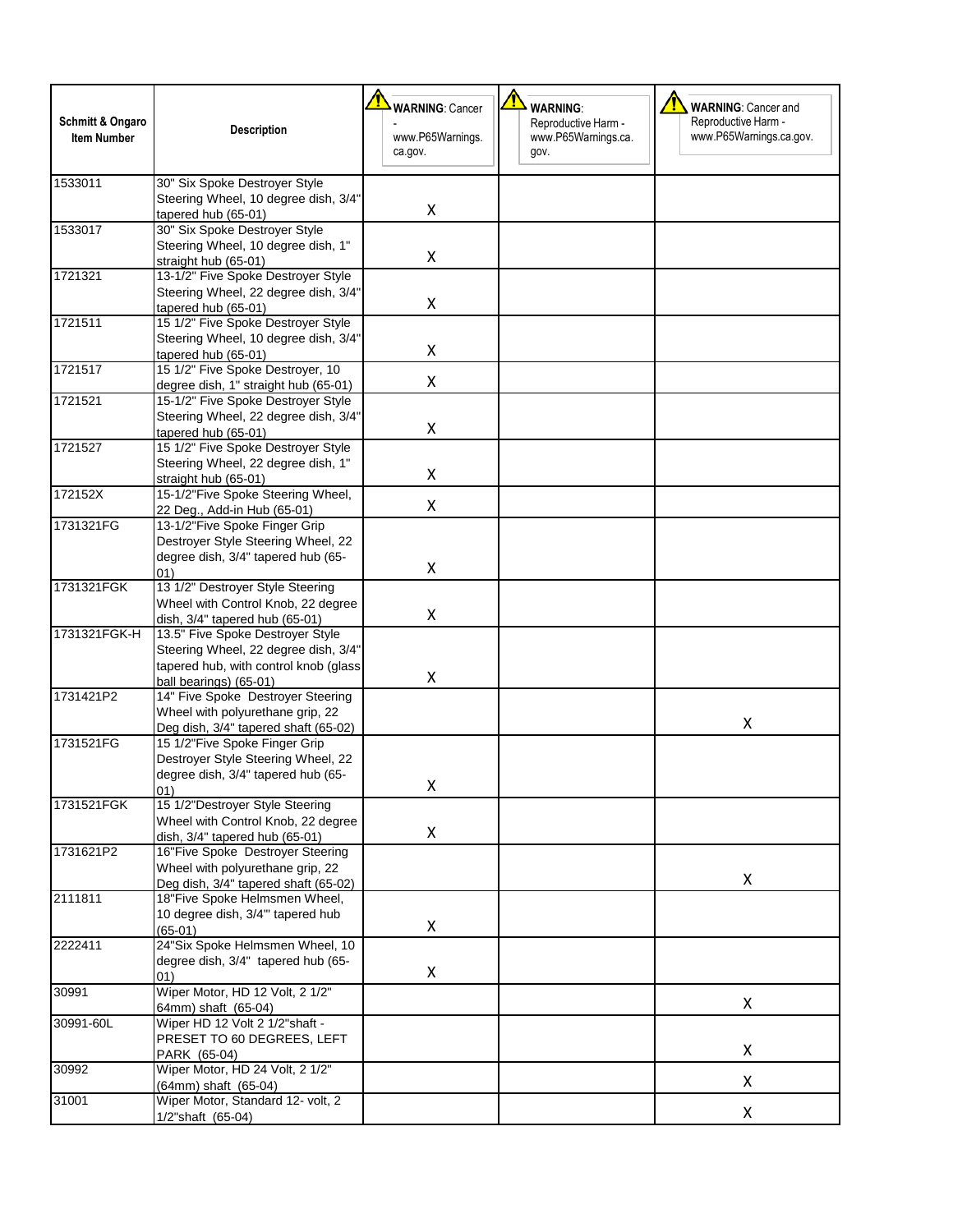| Schmitt & Ongaro<br><b>Item Number</b> | <b>Description</b>                                                                                                                                 | <b>WARNING: Cancer</b><br>www.P65Warnings.<br>ca.gov. | <b>WARNING:</b><br>Reproductive Harm -<br>www.P65Warnings.ca.<br>gov. | 71<br><b>WARNING: Cancer and</b><br>Reproductive Harm -<br>www.P65Warnings.ca.gov. |
|----------------------------------------|----------------------------------------------------------------------------------------------------------------------------------------------------|-------------------------------------------------------|-----------------------------------------------------------------------|------------------------------------------------------------------------------------|
| 31011                                  | Wiper Motor Kit, Standard, 12 V, 2-<br>1/2"Shaft, Arm, and 11" blade (65-<br>04)                                                                   |                                                       |                                                                       | X                                                                                  |
| 31014                                  | Wiper Motor Kit, Standard, 12V, 2-<br>1/2"Shaft, Arm, and 14" blade (65-                                                                           |                                                       |                                                                       | X                                                                                  |
| 31111                                  | (04)<br>Wiper blade 11" (65-04)                                                                                                                    |                                                       |                                                                       | X                                                                                  |
| 31113                                  | Wiper Blade 13" (65-04)                                                                                                                            |                                                       |                                                                       | X                                                                                  |
| 31114                                  | Wiper blade 14" (65-04)                                                                                                                            |                                                       |                                                                       | X                                                                                  |
| 31121                                  | Wiper Blade 21" (65-04)                                                                                                                            |                                                       |                                                                       | X                                                                                  |
| 31130                                  | Windshield Washer Tank & pump,<br>12Volt. Includes mounting bracket,<br>pigtail connector, 2 fixed mounted<br>sprayers, T connector hose (65-04)   |                                                       |                                                                       | X                                                                                  |
| 31131                                  | Windshield Washer Tank & pump,<br>24 Volt. Includes mounting bracket,<br>pigtail connector, 2 fixed mounted<br>sprayers, T connector, hose (65-04) |                                                       |                                                                       | X                                                                                  |
| 3171811                                | 18"Heavy Duty Flat Spoke Steering<br>Wheel, 10 degree dish, 3/4" tapered<br>hub (65-01)                                                            | Χ                                                     |                                                                       |                                                                                    |
| 3171811K                               | 18"Heavy Duty Flat Spoke Steering<br>Wheel with control knob, 10 degree                                                                            | X                                                     |                                                                       |                                                                                    |
| 3171811V                               | dish, 3/4"tapered hub (65-01)<br>18"Flatspoke w/1" tubing, weld at<br>top of flat spoke (Vac-Tron) (65-01)                                         | X                                                     |                                                                       |                                                                                    |
| 3171817                                | 18"Heavy Duty Flat Spoke Steering<br>Wheel, 10 degree dish, 1" straight<br>hub (65-01)                                                             | Χ                                                     |                                                                       |                                                                                    |
| 3171821                                | 18"Heavy Duty Flat Spoke Steering<br>Wheel, 22 degree dish, 3/4" tapered<br>hub (65-01)                                                            | Χ                                                     |                                                                       |                                                                                    |
| 31991                                  | Wiper Motor, HD 12 Volt, 1 1/2"<br>(38mm) shaft (65-04)                                                                                            |                                                       |                                                                       | X                                                                                  |
| 31992                                  | Wiper Motor, HD 24 Volt, 1 1/2"<br>(38mm) shaft (65-04)                                                                                            |                                                       |                                                                       | Χ                                                                                  |
| 32010                                  | Wiper Control System with Switch<br>for 1 to 3 Motors, 12V (65-04)                                                                                 |                                                       |                                                                       | X                                                                                  |
| 32011                                  | Wiper Control System with Switch<br>for 1 to 3 Motors, 24V (65-04)                                                                                 |                                                       |                                                                       | X                                                                                  |
| 32991                                  | Wiper Motor, HD 12 Volt, 3 1/2"<br>90mm) shaft (65-04)                                                                                             |                                                       |                                                                       | X                                                                                  |
| 33001                                  | Wiper Motor, Standard Waterproof,<br>80/110 Degree 12V (65-04)                                                                                     |                                                       |                                                                       | X                                                                                  |
| 33002                                  | Wiper Motor Kit, Standard<br>Waterproof, 12V, 2-1/2"Shaft, Arm,<br>and 11" blade (65-04)                                                           |                                                       |                                                                       | X                                                                                  |
| 33003                                  | Wiper Motor Kit, Standard<br>Waterproof, 12V, 2-1/2"Shaft, Arm,<br>and 14" blade (65-04)                                                           |                                                       |                                                                       | $\pmb{\mathsf{X}}$                                                                 |
| 33011                                  | Wiper blade, 11" (65-04)                                                                                                                           |                                                       |                                                                       | X                                                                                  |
| 33012                                  | Wiper blade, 12" (65-04)                                                                                                                           |                                                       |                                                                       | X                                                                                  |
| 33014                                  | Wiper blade, 14" (65-04)                                                                                                                           |                                                       |                                                                       | X                                                                                  |
| 33016                                  | Wiper blade, 16" (65-04)                                                                                                                           |                                                       |                                                                       | X                                                                                  |
| 33018                                  | Wiper blade, 18" (65-04)                                                                                                                           |                                                       |                                                                       | $\pmb{\mathsf{X}}$                                                                 |
|                                        |                                                                                                                                                    |                                                       |                                                                       |                                                                                    |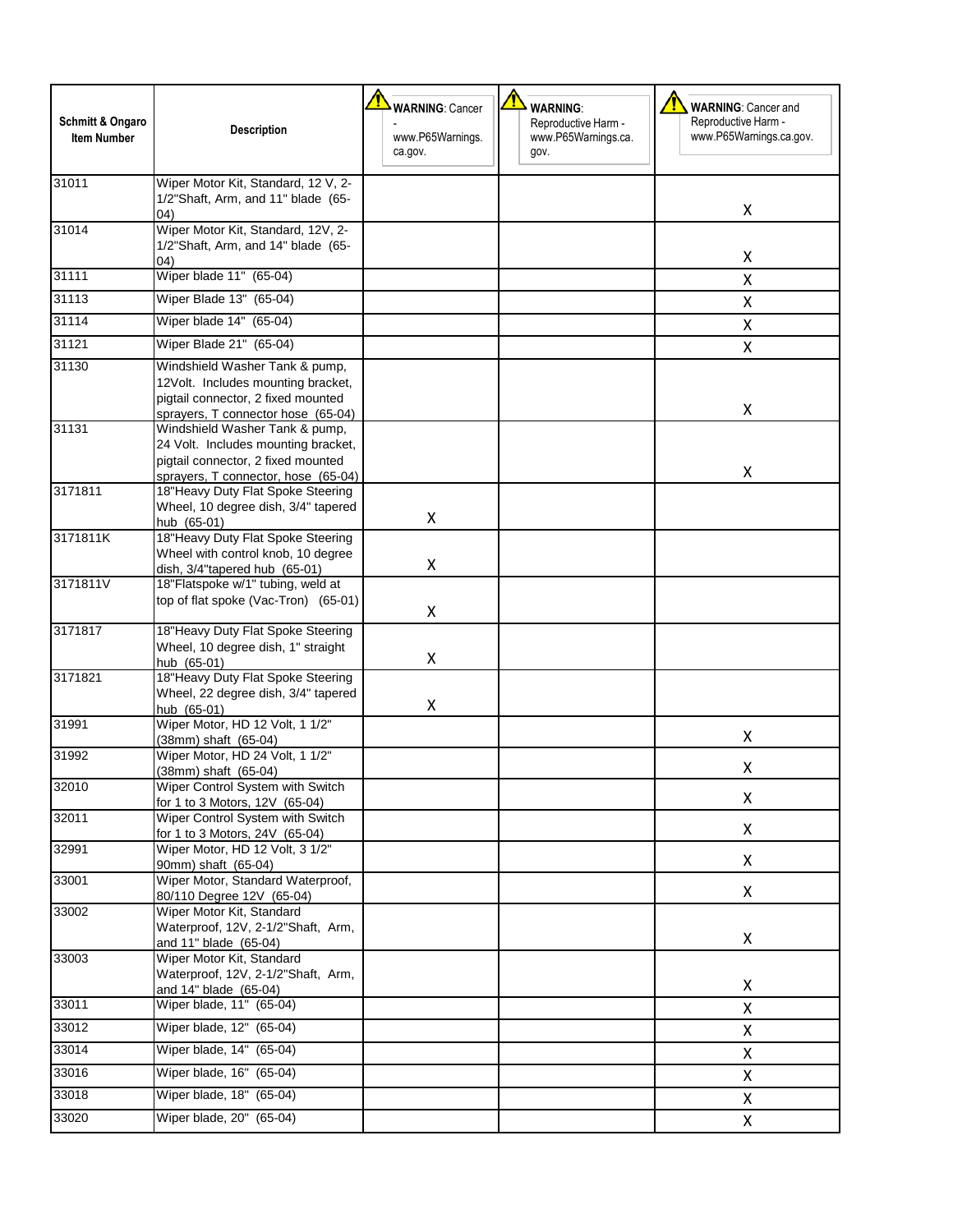| Schmitt & Ongaro<br><b>Item Number</b> | <b>Description</b>                                                                     | <b>WARNING: Cancer</b><br>www.P65Warnings.<br>ca.gov. | <b>WARNING:</b><br>Reproductive Harm -<br>www.P65Warnings.ca.<br>gov. | ⁄!\<br><b>WARNING: Cancer and</b><br>Reproductive Harm -<br>www.P65Warnings.ca.gov. |
|----------------------------------------|----------------------------------------------------------------------------------------|-------------------------------------------------------|-----------------------------------------------------------------------|-------------------------------------------------------------------------------------|
| 33022                                  | Wiper blade, 22" (65-04)                                                               |                                                       |                                                                       | X                                                                                   |
| 33024                                  | Wiper blade, 24" (65-04)                                                               |                                                       |                                                                       | x                                                                                   |
| 33111                                  | Wiper blade, 11", stainless steel (65-<br>04)                                          |                                                       |                                                                       | Χ                                                                                   |
| 33112                                  | Wiper blade, 12", stainless steel (65-<br>(04)                                         |                                                       |                                                                       | Χ                                                                                   |
| 33114                                  | Wiper blade, 14", stainless steel (65-<br>04)                                          |                                                       |                                                                       | X                                                                                   |
| 33116                                  | Wiper blade, 16", stainless steel (65-<br>04)                                          |                                                       |                                                                       | X                                                                                   |
| 33118                                  | Wiper blade, 18", stainless steel (65-<br>(04)                                         |                                                       |                                                                       | Χ                                                                                   |
| 33120                                  | Wiper blade, 20", stainless steel (65-<br>04)                                          |                                                       |                                                                       | Χ                                                                                   |
| 33122                                  | Wiper blade, 22", stainless steel (65-<br>04)                                          |                                                       |                                                                       | Χ                                                                                   |
| 33124                                  | Wiper blade, 24", stainless steel (65-<br>(04)                                         |                                                       |                                                                       | X                                                                                   |
| 33611                                  | Waterproof HD Wiper Motor, 12V,<br>1.5" (25mm) shaft (65-04)                           |                                                       |                                                                       | X                                                                                   |
| 33612                                  | Waterproof HD Wiper Motor, 24V,<br>1.5" (25mm) shaft (65-04)                           |                                                       |                                                                       | X                                                                                   |
| 33621                                  | Waterproof HD Wiper Motor, 12V,<br>2.5" (50mm) shaft (65-04)                           |                                                       |                                                                       | X                                                                                   |
| 33622                                  | Waterproof HD Wiper Motor, 24V,<br>2.5" (50mm) shaft (65-04)                           |                                                       |                                                                       | X                                                                                   |
| 33631                                  | Waterproof HD Wiper Motor, 12V,<br>3.5" (75mm) shaft (65-04)                           |                                                       |                                                                       | X                                                                                   |
| 33632                                  | Waterproof HD Wiper Motor, 24V,<br>3.5" (75mm) shaft (65-04)                           |                                                       |                                                                       | Χ                                                                                   |
| 33640                                  | Deluxe wiper arm, stainless<br>steel/black, 12"18" (65-04)                             |                                                       |                                                                       | X                                                                                   |
| 33641                                  | Deluxe wiper arm, stainless<br>stee/black, 19"-24" (65-04)                             |                                                       |                                                                       | X                                                                                   |
| 33650                                  | Deluxe wiper arm with J hook,<br>stainless steel/black, 12" - 18" (65-<br>04)          |                                                       |                                                                       | Χ                                                                                   |
| 33651                                  | Deluxe wiper arm with J hook,<br>stainless steel/black, 19" - 24" (65-<br>04)          |                                                       |                                                                       | X                                                                                   |
| 33660                                  | Deluxe wiper arm with adjustable tip,<br>stainless steel/black, 12" - 18" (65-<br>04)  |                                                       |                                                                       | X                                                                                   |
| 33661                                  | Deluxe wiper arm with adjustable tip,<br>staliness steel/black, 19" - 24" (65-<br>(04) |                                                       |                                                                       | Χ                                                                                   |
| 33670                                  | Deluxe wiper arm Pantograph,<br>stainless steel/black, 12" - 18" (65-<br>04)           |                                                       |                                                                       | Χ                                                                                   |
| 33671                                  | Deluxe wiper arm, Pantograph,<br>stainless steel/black, 19"-24" (65-<br>04)            |                                                       |                                                                       | Χ                                                                                   |
| 33680                                  | Deluxe wiper arm, for standard<br>motors, 11" (65-04)                                  |                                                       |                                                                       | Χ                                                                                   |
| 33892                                  | Wiper Motor, HD 24 Volt, 3 1/2"<br>(90mm) shaft (65-04)                                |                                                       |                                                                       | Χ                                                                                   |
| 40239                                  | Battery Switch 12V Red Knob<br>Water&Fume Proof (65-10)                                |                                                       |                                                                       | Χ                                                                                   |
| 40400                                  | 3-Position Rocker Switch for Wiper<br>Motors (65-07)                                   |                                                       |                                                                       | Χ                                                                                   |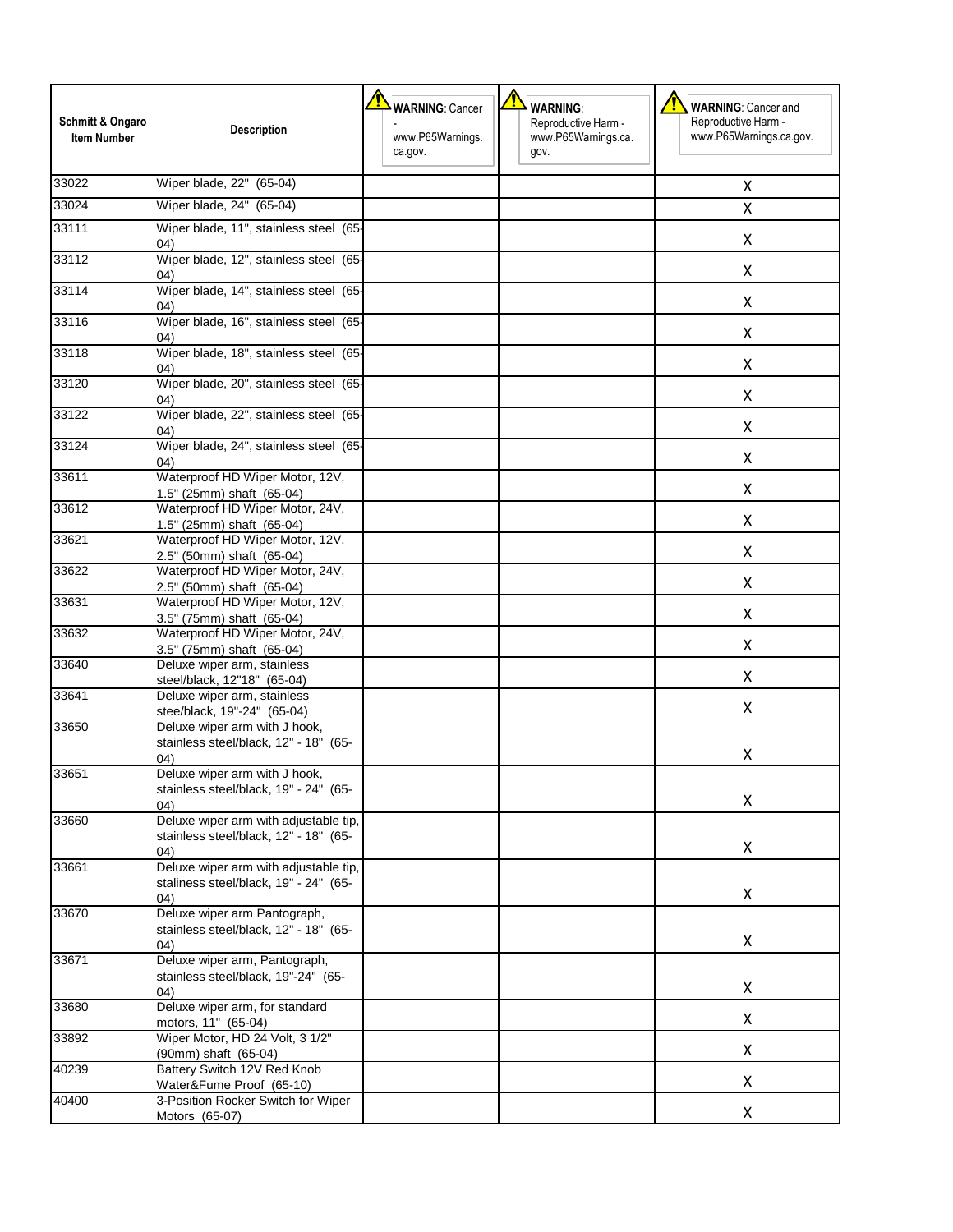|                    |                                                                           | <b>WARNING: Cancer</b>      | <b>WARNING:</b>             | <b>WARNING: Cancer and</b> |
|--------------------|---------------------------------------------------------------------------|-----------------------------|-----------------------------|----------------------------|
| Schmitt & Ongaro   | <b>Description</b>                                                        |                             | Reproductive Harm -         | Reproductive Harm -        |
| <b>Item Number</b> |                                                                           | www.P65Warnings.<br>ca.gov. | www.P65Warnings.ca.<br>gov. | www.P65Warnings.ca.gov.    |
|                    |                                                                           |                             |                             |                            |
| 4161321FG          | 13 1/2" Flat Spoke Steering Wheel,                                        |                             |                             |                            |
|                    | with Finger Grips, 22 degree dish,                                        |                             |                             |                            |
|                    | 3/4" tapered hub (65-01)                                                  | $\pmb{\times}$              |                             |                            |
| 4161321FGK         | 13 1/2" Flat Spoke Steering Wheel,                                        |                             |                             |                            |
|                    | with Finger Grips and Control Knob,                                       |                             |                             |                            |
|                    | 22 degree dish, 3/4" tapered hub                                          | X                           |                             |                            |
| 4161511FG          | $(65-01)$<br>15 1/2" Flat Spoke Steering Wheel,                           |                             |                             |                            |
|                    | with Finger Grips, 10 degree dish,                                        |                             |                             |                            |
|                    | 3/4" tapered hub (65-01)                                                  | X                           |                             |                            |
| 4161517FG          | 15 1/2" Flat Spoke Steering Wheel,                                        |                             |                             |                            |
|                    | with Finger Grips, 10 degree dish, 1"                                     |                             |                             |                            |
|                    | straight hub (65-01)                                                      | Χ                           |                             |                            |
| 4161521FG          | 15 1/2" Flat Spoke Steering Wheel,                                        |                             |                             |                            |
|                    | with Finger Grips, 22 degree dish,                                        |                             |                             |                            |
|                    | 3/4" tapered hub (65-01)                                                  | Χ                           |                             |                            |
| 4161521FGK         | 15 1/2" Flat Spoke Steering Wheel,                                        |                             |                             |                            |
|                    | with Finger Grips and Control Knob,                                       |                             |                             |                            |
|                    | 22 degree dish, 3/4" tapered hub<br>$(65-01)$                             | Χ                           |                             |                            |
| 4161527FG          | 15 1/2" Flat Spoke Steering Wheel,                                        |                             |                             |                            |
|                    | with Finger Grips, 22 degree dish, 1"                                     |                             |                             |                            |
|                    | straight hub (65-01)                                                      | Χ                           |                             |                            |
| 4161527FGK         | 15 1/2" Flat Spoke Steering Wheel,                                        |                             |                             |                            |
|                    | with Finger Grips and Control Knob,                                       |                             |                             |                            |
|                    | 22 degree dish, 1" straight hub (65-                                      |                             |                             |                            |
|                    | (01)                                                                      | X                           |                             |                            |
| 4261321FGK         | 13 1/2" Euro Sport Flatspoke                                              |                             |                             |                            |
|                    | Steering Wheel, with Finger Grips                                         |                             |                             |                            |
|                    | and Control Knob, 22 degree dish.                                         | Χ                           |                             |                            |
|                    | 3/4" tapered hub (65-01)                                                  |                             |                             |                            |
| 4261521FG          | 15 1/2" Euro Sport Flatspoke                                              |                             |                             |                            |
|                    | Steering Wheel, with Finger Grips,<br>22 degree dish. 3/4" tapered hub    |                             |                             |                            |
|                    | $(65-01)$                                                                 | Χ                           |                             |                            |
| 4261521FGK         | 15 1/2" Euro Sport Flatspoke                                              |                             |                             |                            |
|                    | Steering Wheel, with Finger Grips                                         |                             |                             |                            |
|                    | and Control Knob, 22 degree dish.                                         |                             |                             |                            |
|                    | 3/4" tapered hub (65-01)                                                  | Χ                           |                             |                            |
| 4361321FG          | 13 1/2" Orion Steering Wheel, with                                        |                             |                             |                            |
|                    | Finger Grips, 22 degree dish, 3/4"                                        |                             |                             |                            |
|                    | tapered hub (65-01)                                                       | X                           |                             |                            |
| 4361321FGK         | 13 1/2" Orion Steering Wheel, with                                        |                             |                             |                            |
|                    | Finger Grips and Control Knob, 22                                         |                             |                             |                            |
|                    | degree dish, 3/4" tapered hub (65-                                        | Χ                           |                             |                            |
| 4361521FG          | 01)<br>15 1/2" Orion Steering Wheel, with                                 |                             |                             |                            |
|                    | Finger Grips, 22 degree dish, 3/4"                                        |                             |                             |                            |
|                    | tapered hub (65-01)                                                       | Χ                           |                             |                            |
| 4361521FGK         | 15 1/2" Orion Steering Wheel, with                                        |                             |                             |                            |
|                    | Finger Grips and Control Knob, 22                                         |                             |                             |                            |
|                    | degree dish, 3/4" tapered hub (65-                                        |                             |                             |                            |
|                    | 01)                                                                       | X                           |                             |                            |
| 50000              | 15 1/2" Ongaro Yacht Steering                                             |                             |                             |                            |
|                    | Wheel, with Finger Grips, Cast 316                                        |                             |                             |                            |
|                    | Stainless Steel, 1" straight hub,                                         |                             |                             |                            |
|                    | includes 3/4" center cap/nut (65-06)                                      |                             |                             | X                          |
|                    |                                                                           |                             |                             |                            |
|                    | 15 1/2" Ongaro Yacht Steering                                             |                             |                             |                            |
|                    | Wheel, with Finger Grips and                                              |                             |                             |                            |
| 50001              | Control Knob, Cast 316 Stainless<br>Steel, 1" straight hub, includes 3/4" |                             |                             |                            |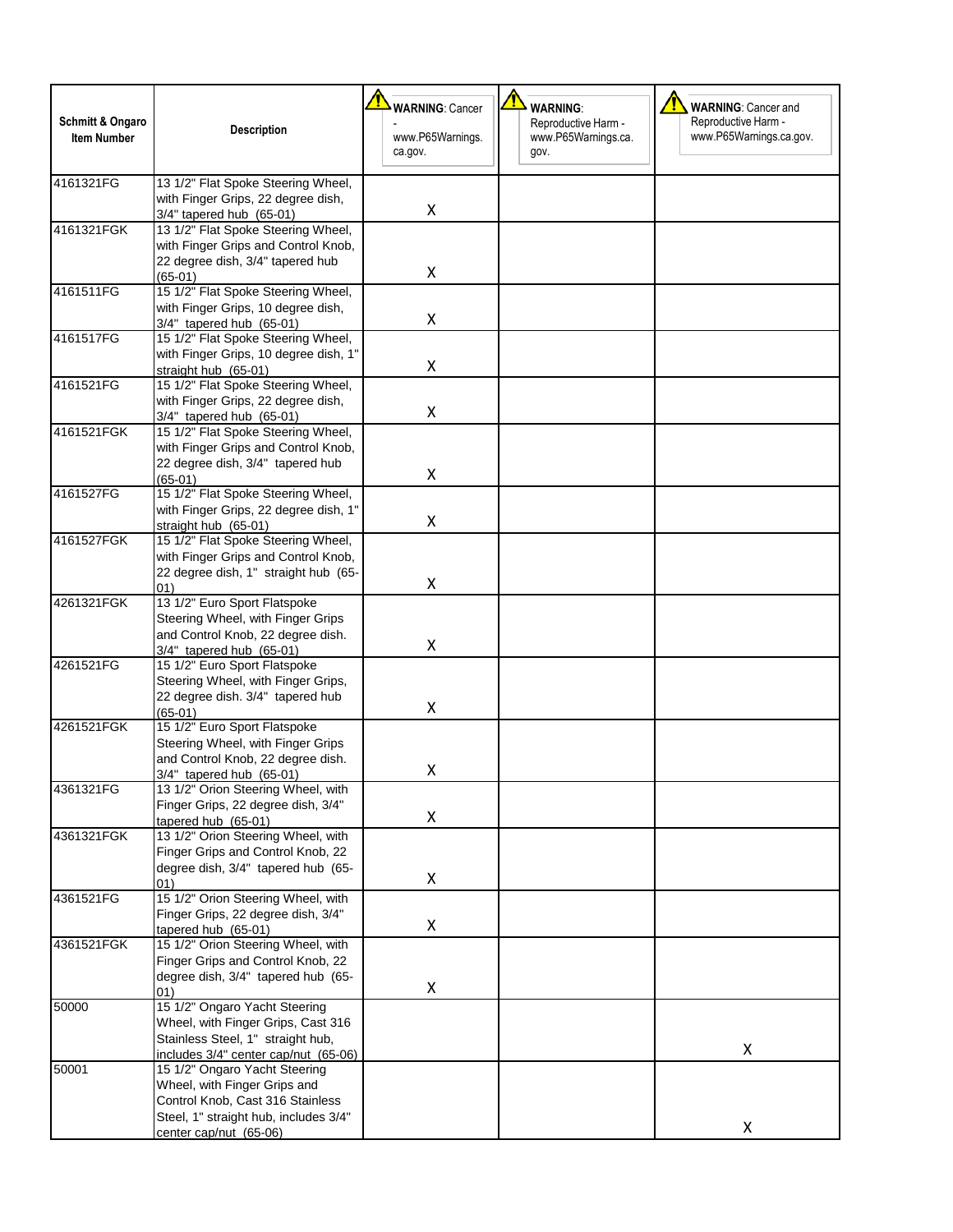| <b>Schmitt &amp; Ongaro</b><br><b>Item Number</b> | <b>Description</b>                                                                                                                                                            | <b>WARNING: Cancer</b><br>www.P65Warnings.<br>ca.gov. | <b>WARNING:</b><br>Reproductive Harm -<br>www.P65Warnings.ca.<br>gov. | <b>WARNING: Cancer and</b><br>Reproductive Harm -<br>www.P65Warnings.ca.gov. |
|---------------------------------------------------|-------------------------------------------------------------------------------------------------------------------------------------------------------------------------------|-------------------------------------------------------|-----------------------------------------------------------------------|------------------------------------------------------------------------------|
| 50002                                             | 15 1/2" Ongaro Yacht Steering<br>Wheel, with Finger Grips, Cast 316<br>Stainless Steel, 3/4" tapered hub,<br>includes 5/8" center nut/cap (65-06)                             |                                                       |                                                                       | Χ                                                                            |
| 50003                                             | 15 1/2" Ongaro Yacht Steering<br>Wheel, with Finger Grips and<br>Control Knob, Cast 316 Stainless<br>Steel, 3/4" tapered hub, includes<br>5/8' center cap/nut (65-06)         |                                                       |                                                                       | x                                                                            |
| 50004                                             | 15 1/2" Ongaro Yacht Steering<br>Wheel, with Finger Grips, Cast 316<br>Stainless Steel, 1" straight hub flush<br>mount, includes 1/2" center bolt (65-<br>06)                 |                                                       |                                                                       | Χ                                                                            |
| 50005                                             | 15 1/2" Ongaro Yacht Steering<br>Wheel, with Finger Grips and<br>Control Knob, Cast 316 Stainless<br>Steel, 1" straight hub flush mount,<br>includes 1/2" center bolt (65-06) |                                                       |                                                                       | Χ                                                                            |
| 50006                                             | 15 1/2" Ongaro Yacht Steering<br>Wheel, with Finger Grips, Cast 316<br>Stainless Steel, 3/4" tapered hub,<br>includes 1/2" center nut/cap (65-<br>(06)                        |                                                       |                                                                       | Χ                                                                            |
| 50007                                             | 15 1/2" Ongaro Yacht Steering<br>Wheel, with Finger Grips and<br>Control Knob, Cast 316 Stainless<br>Steel, 3/4" tapered hub, includes<br>$1/2$ " center nut/cap $(65-06)$    |                                                       |                                                                       | Χ                                                                            |
| 50010                                             | Control Arm, Standard, Cast 316<br>Stainless Steel (65-06)                                                                                                                    |                                                       |                                                                       | Χ                                                                            |
| 50010W                                            | 316SS control arm WITHOUT<br>LOGO, bulk pack (65-06)                                                                                                                          |                                                       |                                                                       | x                                                                            |
| 50015 Arm                                         | Control Arm, Yacht Single Lever,<br>Side Mount 316 Stainless Steel (65-<br>06)                                                                                                |                                                       |                                                                       | X                                                                            |
| 50015 Set Screw<br>Splined                        | Set Screw for splined insert on<br>50015/50016 handles (65-06)                                                                                                                |                                                       |                                                                       | Χ                                                                            |
| 50016                                             | Control Arm, Yacht Single Lever,<br>Side Mount, 316 Stainless Steel with<br>Bow Thruster Switch (65-06)                                                                       |                                                       |                                                                       | X                                                                            |
| 50020                                             | Throttle Knob, Red, 316 Cast<br>Stainless Steel, 1 1/2" Diameter (65-<br>06)                                                                                                  |                                                       |                                                                       | X                                                                            |
| 50021                                             | Throttle Knob, Red, 316 Cast<br>Stainless Steel, 1 1/2" Diameter -<br>Bulk Pack (65-06)                                                                                       |                                                       |                                                                       | X                                                                            |
| 50025                                             | Throttle Knob, Gold, 316 Cast<br>Stainless Steel, 1 1/2" Diameter (65-<br>06)                                                                                                 |                                                       |                                                                       | X                                                                            |
| 50030                                             | Shift Knob, 316 Cast Stainless<br>Steel, 1 1/2" diameter (65-06)                                                                                                              |                                                       |                                                                       | X                                                                            |
| 50031                                             | Shift Knob, 316 Cast Stainless<br>Steel, 1 1/2" diameter - Bulk Pack<br>$(65-06)$                                                                                             |                                                       |                                                                       | X                                                                            |
| 50040                                             | Shift Knob, 316 Cast Stainless<br>Steel, 1 1 7/8" diameter - For<br>Hynautic Control Arms (65-06)                                                                             |                                                       |                                                                       | X                                                                            |
| 50044                                             | Throttle Knob, Red, 316 Cast<br>Stainless Steel, 1 1 7/8" diameter -<br>For Hynautic Control Arms (65-06)                                                                     |                                                       |                                                                       | x                                                                            |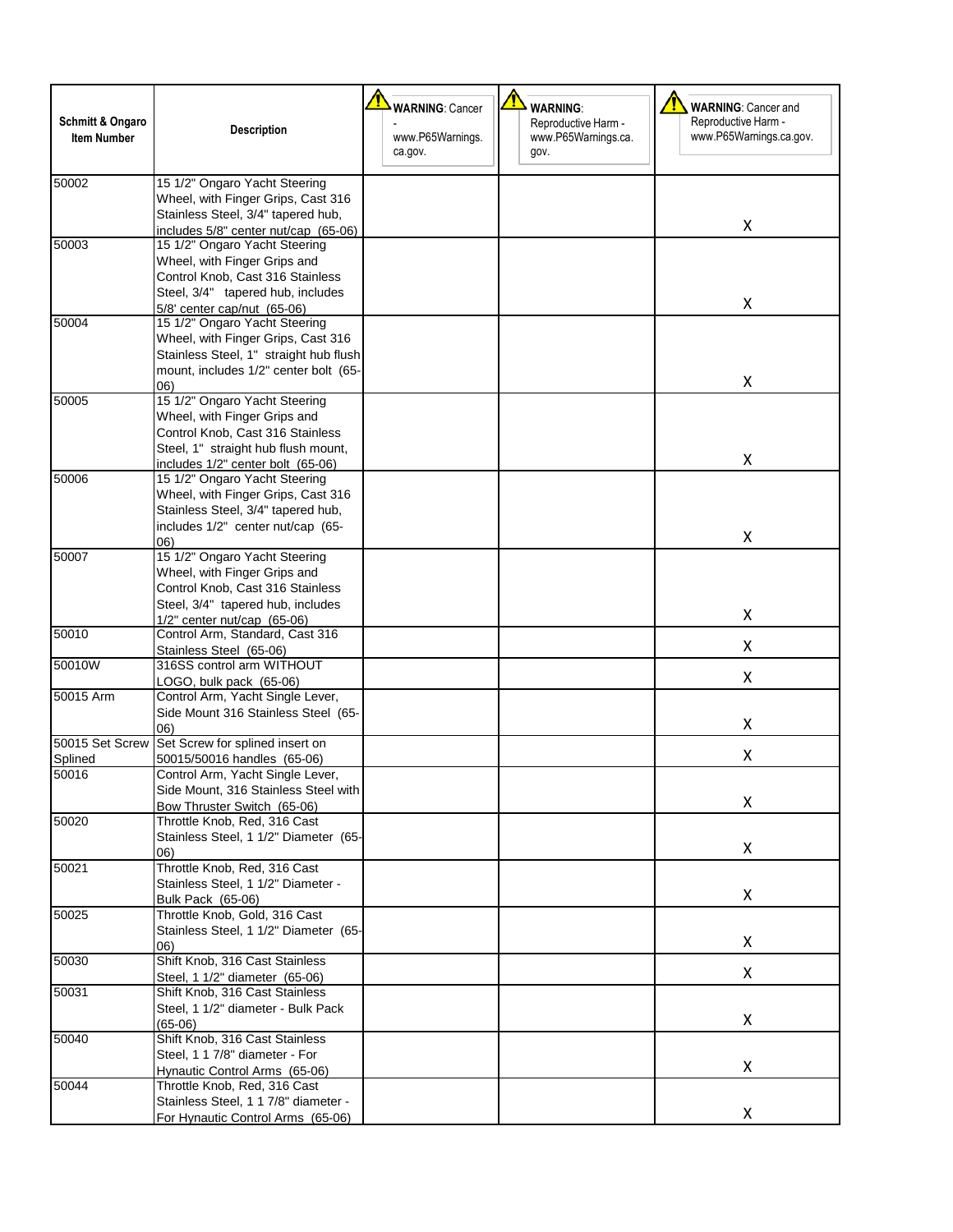|                                        |                                                                            | <b>WARNING: Cancer</b>      | <b>WARNING:</b>                                    | <b>WARNING: Cancer and</b><br>т                |
|----------------------------------------|----------------------------------------------------------------------------|-----------------------------|----------------------------------------------------|------------------------------------------------|
| Schmitt & Ongaro<br><b>Item Number</b> | <b>Description</b>                                                         | www.P65Warnings.<br>ca.gov. | Reproductive Harm -<br>www.P65Warnings.ca.<br>gov. | Reproductive Harm -<br>www.P65Warnings.ca.gov. |
| 50048                                  | Throttle Knob, Gold, 316 Cast                                              |                             |                                                    |                                                |
|                                        | Stainless Steel, 1 1 7/8" diameter -                                       |                             |                                                    | X                                              |
| 50050                                  | For Hynautic Control Arms (65-06)<br>Control Arm Set, Red, includes two    |                             |                                                    |                                                |
|                                        | arms, red throttle knob, shift knob                                        |                             |                                                    |                                                |
|                                        | $(65-06)$                                                                  |                             |                                                    | X                                              |
| 50055                                  | Control Arm Set, Gold, includes two                                        |                             |                                                    |                                                |
|                                        | arms, gold throttle knob, shift knob                                       |                             |                                                    | X                                              |
| 51002                                  | (65-06)<br>Cap - scalloped for TFX wheel, with                             |                             |                                                    |                                                |
|                                        | 5/8-18UNF (65-06)                                                          |                             |                                                    | X                                              |
| 51300                                  | 13 1/2" Ongaro Yacht Steering                                              |                             |                                                    |                                                |
|                                        | Wheel, with Finger Grips, Cast 316                                         |                             |                                                    |                                                |
|                                        | Stainless Steel, 1" straight hub,                                          |                             |                                                    |                                                |
|                                        | includes 3/4" center cap/nut (65-06)                                       |                             |                                                    | X                                              |
| 51301                                  | 13 1/2" Ongaro Yacht Steering                                              |                             |                                                    |                                                |
|                                        | Wheel, with Finger Grips and                                               |                             |                                                    |                                                |
|                                        | Control Knob, Cast 316 Stainless<br>Steel, 1" straight hub, includes 3/4"  |                             |                                                    |                                                |
|                                        | center cap/nut (65-06)                                                     |                             |                                                    | X                                              |
| 51302                                  | 13 1/2" Ongaro Yacht Steering                                              |                             |                                                    |                                                |
|                                        | Wheel, with Finger Grips, Cast 316                                         |                             |                                                    |                                                |
|                                        | Stainless Steel, 3/4" tapered hub,                                         |                             |                                                    |                                                |
|                                        | includes 5/8" center nut/cap (65-                                          |                             |                                                    | X                                              |
| 51304                                  | 06)<br>13 1/2" Ongaro Yacht Steering                                       |                             |                                                    |                                                |
|                                        | Wheel, with Finger Grips, Cast 316                                         |                             |                                                    |                                                |
|                                        | Stainless Steel, 1" straight hub flush                                     |                             |                                                    |                                                |
|                                        | mount, includes 1/2" center bolt (65-                                      |                             |                                                    |                                                |
|                                        | (06)                                                                       |                             |                                                    | X                                              |
| 51306                                  | 13 1/2" Ongaro Yacht Steering                                              |                             |                                                    |                                                |
|                                        | Wheel, with Finger Grips, Cast 316                                         |                             |                                                    |                                                |
|                                        | Stainless Steel, 3/4" tapered hub,<br>includes 1/2" center nut/cap (65-06) |                             |                                                    | X                                              |
| 5321198                                | Stainless Steel Hand Wheel, 11"                                            |                             |                                                    |                                                |
|                                        | Drilled and Tapped Holes in Hub                                            |                             |                                                    |                                                |
|                                        | (65-01)                                                                    | X                           |                                                    |                                                |
| 5322090                                | 20" Sailboat Steering Wheel, 3/8'                                          | Χ                           |                                                    |                                                |
|                                        | Spokes, 1" straight bore (65-01)                                           |                             |                                                    |                                                |
| 5322290                                | 22" Sailboat Steering Wheel, 3/8"<br>Spokes, 1" straight bore (65-01)      | X                           |                                                    |                                                |
| 5322490                                | 24" Sailboat Steering Wheel, 3/8"                                          |                             |                                                    |                                                |
|                                        | Spokes, 1" straight bore (65-01)                                           | X                           |                                                    |                                                |
| 5332690                                | 26" Sailboat Steering Wheel, 3/8"                                          |                             |                                                    |                                                |
|                                        | Spokes, 1" straight bore (65-01)                                           | X                           |                                                    |                                                |
| 5332890                                | 28" Sailboat Steering Wheel, 3/8"                                          | X                           |                                                    |                                                |
|                                        | Spokes, 1" straight bore (65-01)                                           |                             |                                                    |                                                |
| 5333090                                | 30" Sailboat Steering Wheel, 1/2"<br>Spokes, 1" straight bore (65-01)      | X                           |                                                    |                                                |
| 5333290                                | 32" Sailboat Steering Wheel, 1/2"                                          |                             |                                                    |                                                |
|                                        | Spokes, 1" straight bore (65-01)                                           | X                           |                                                    |                                                |
| 5333690                                | 36" Sailboat Steering Wheel, 1/2"                                          |                             |                                                    |                                                |
|                                        | Spokes, 1" straight bore (65-01)                                           | X                           |                                                    |                                                |
| 60002                                  | Drink Holder 4.25", Stainless Steel                                        |                             |                                                    |                                                |
|                                        | with Flange Gasket, Drain & Plug                                           |                             |                                                    | X                                              |
|                                        | $(65-06)$<br>Rim Gasket/With Double sided tape                             |                             |                                                    |                                                |
|                                        |                                                                            |                             |                                                    | X                                              |
|                                        |                                                                            |                             |                                                    |                                                |
|                                        | for Drink Holder #60002<br>Bottom Gasket Pad for 60002 Drink               |                             |                                                    |                                                |
| 60007<br>60008<br>60009                | Holder<br>Drain, Black w/plug for 3/8" hose                                |                             |                                                    | X                                              |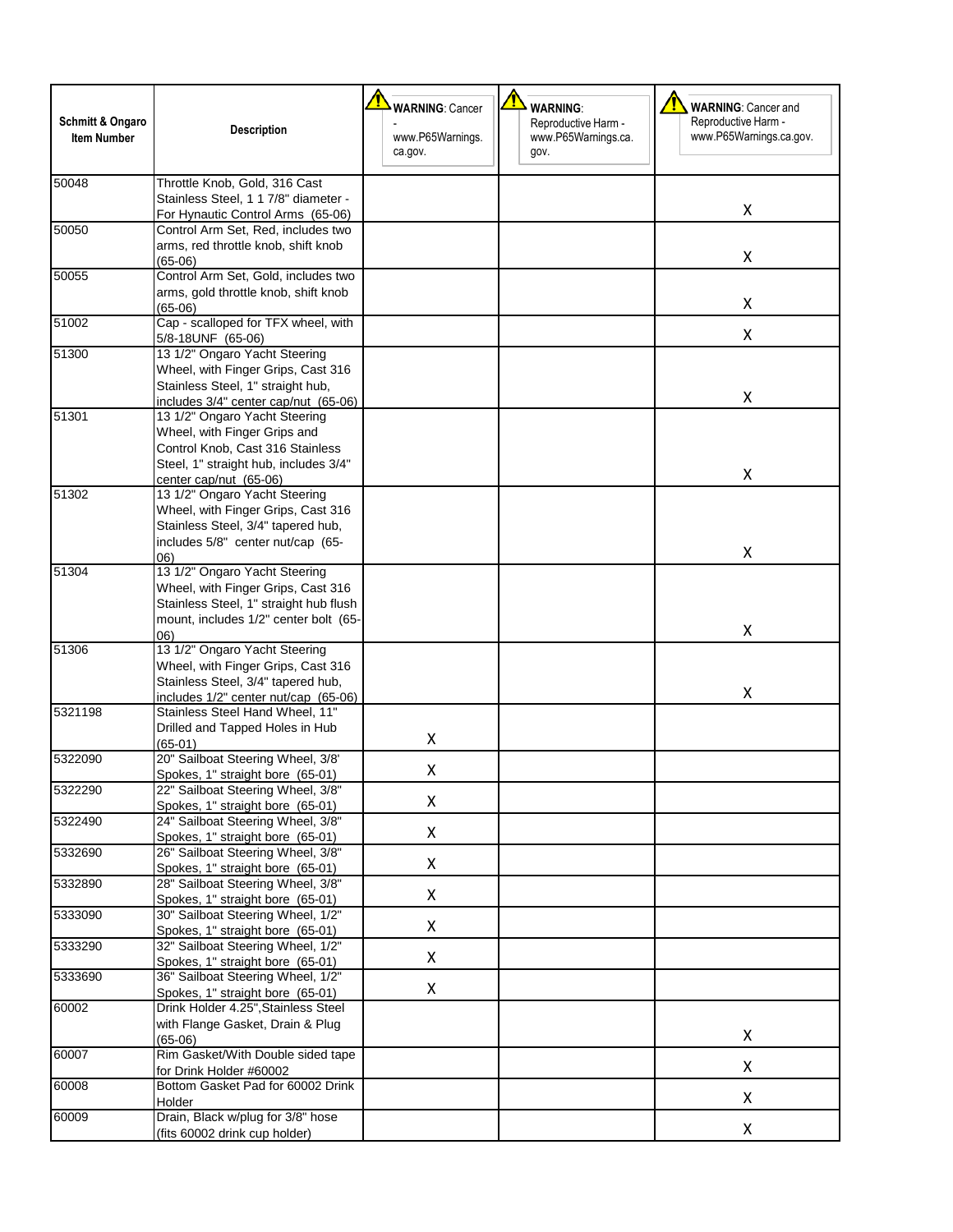| <b>Schmitt &amp; Ongaro</b> | <b>Description</b>                                                                                                          | <b>WARNING: Cancer</b>      | <b>WARNING:</b><br>Reproductive Harm - | <b>WARNING: Cancer and</b><br>Reproductive Harm - |
|-----------------------------|-----------------------------------------------------------------------------------------------------------------------------|-----------------------------|----------------------------------------|---------------------------------------------------|
| <b>Item Number</b>          |                                                                                                                             | www.P65Warnings.<br>ca.gov. | www.P65Warnings.ca.<br>gov.            | www.P65Warnings.ca.gov.                           |
| 60009W                      | Drain, White w/plug for 3/8" Hose<br>(fits 60002 drink cup holder)                                                          |                             |                                        | Χ                                                 |
| 60012                       | Drink Holder 3.5", Stainless Steel<br>with Flange Gasket (65-06)                                                            |                             |                                        | Χ                                                 |
| 60012-D                     | Disc, 2 1/2" Diameter, 1/16" Thick 60                                                                                       |                             |                                        |                                                   |
|                             | Duro Neoprene w/PSA - fits 60012<br>drink cup holder                                                                        |                             |                                        | Χ                                                 |
| 60013                       | Drain Plug 1/2" Black Plastic (snaps<br>on underside of 60002)                                                              |                             |                                        | Χ                                                 |
| 700ND                       | Nut driver for cast wheel nuts (65-<br>(07)                                                                                 |                             |                                        | Χ                                                 |
| <b>702NUT</b>               | Center Nut, Standard, Cast<br>Stainless Steel, 12mm (M12x1.75)<br>$(65-01)$                                                 | X                           |                                        |                                                   |
| 7101321FGK                  | 13 1/2" Vision Cast Stainless Steel<br>with Finger Grips and Control Knob,<br>22 degree dish, 3/4" tapered hub<br>$(65-01)$ | X                           |                                        |                                                   |
| 7101521FGK                  | 15 1/2" Vision Cast Stainless Steel<br>with Finger Grips and Control Knob,<br>22 degree dish, 3/4" tapered hub              | Χ                           |                                        |                                                   |
| <b>712NUT</b>               | $(65-01)$<br>Center Nut, Standard, Cast                                                                                     |                             |                                        |                                                   |
|                             | Stainless Steel, 1/2" thread (1/2 -<br>20) (65-01)                                                                          | Χ                           |                                        |                                                   |
| 7141321FG                   | 13 1/2" Vision FX cast stainless<br>steel steering wheel (65-01)                                                            | Χ                           |                                        |                                                   |
| 7141321FGK                  | 13 1/2" Vision FX standard knob,                                                                                            |                             |                                        |                                                   |
|                             | cast stainless steel steering wheel<br>$(65-01)$                                                                            | X                           |                                        |                                                   |
| 7141521FG                   | 15 1/2" Vision FX cast stainless<br>steel steering wheel (65-01)                                                            | X                           |                                        |                                                   |
| 7141521FGK                  | 15 1/2" Vision FX standard knob,                                                                                            |                             |                                        |                                                   |
|                             | cast stainless steel steering wheel<br>$(65-01)$                                                                            | X                           |                                        |                                                   |
| 7161321FGK                  | 13 1/2" Vision Elite, ball bearing<br>knob, cast stainless steel steering                                                   |                             |                                        |                                                   |
|                             | wheel (65-01)                                                                                                               | Χ                           |                                        |                                                   |
| 7161521FGK                  | 15 1/2" Vision Elite ball bearing<br>knob, cast stainless steel steering                                                    |                             |                                        |                                                   |
| 7201321FG                   | wheel (65-01)<br>13 1/2" Evolution Cast Stainless                                                                           | X                           |                                        |                                                   |
|                             | Steel Steering Wheel, with Finger                                                                                           |                             |                                        |                                                   |
|                             | Grips, 22 degree dish, 3/4" tapered<br>hub (65-01)                                                                          | X                           |                                        |                                                   |
| 7201321FGK                  | 13 1/2" Evolution Cast Stainless<br>Steel Steering Wheel, with Finger                                                       |                             |                                        |                                                   |
|                             | Grips and Control Knob, 22 degree                                                                                           | Χ                           |                                        |                                                   |
| 7201521FG                   | dish, 3/4" tapered hub (65-01)<br>15 1/2" Evolution Cast Stainless                                                          |                             |                                        |                                                   |
|                             | Steel Steering Wheel, with Finger                                                                                           |                             |                                        |                                                   |
|                             | Grips, 22 degree dish, 3/4" tapered<br>hub (65-01)                                                                          | X                           |                                        |                                                   |
| 7201521FGK                  | 15 1/2" Evolution Cast Stainless<br>Steel Steering Wheel, with Finger                                                       |                             |                                        |                                                   |
|                             | Grips and Control Knob, 22 degree                                                                                           | X                           |                                        |                                                   |
| 7211321FGK                  | dish, $3/4$ " tapered hub $(65-01)$<br>13 1/2" Evolution Cast stainless                                                     |                             |                                        |                                                   |
|                             | steel steering wheel with all stainless<br>steel control knob (65-01)                                                       | X                           |                                        |                                                   |
|                             |                                                                                                                             |                             |                                        |                                                   |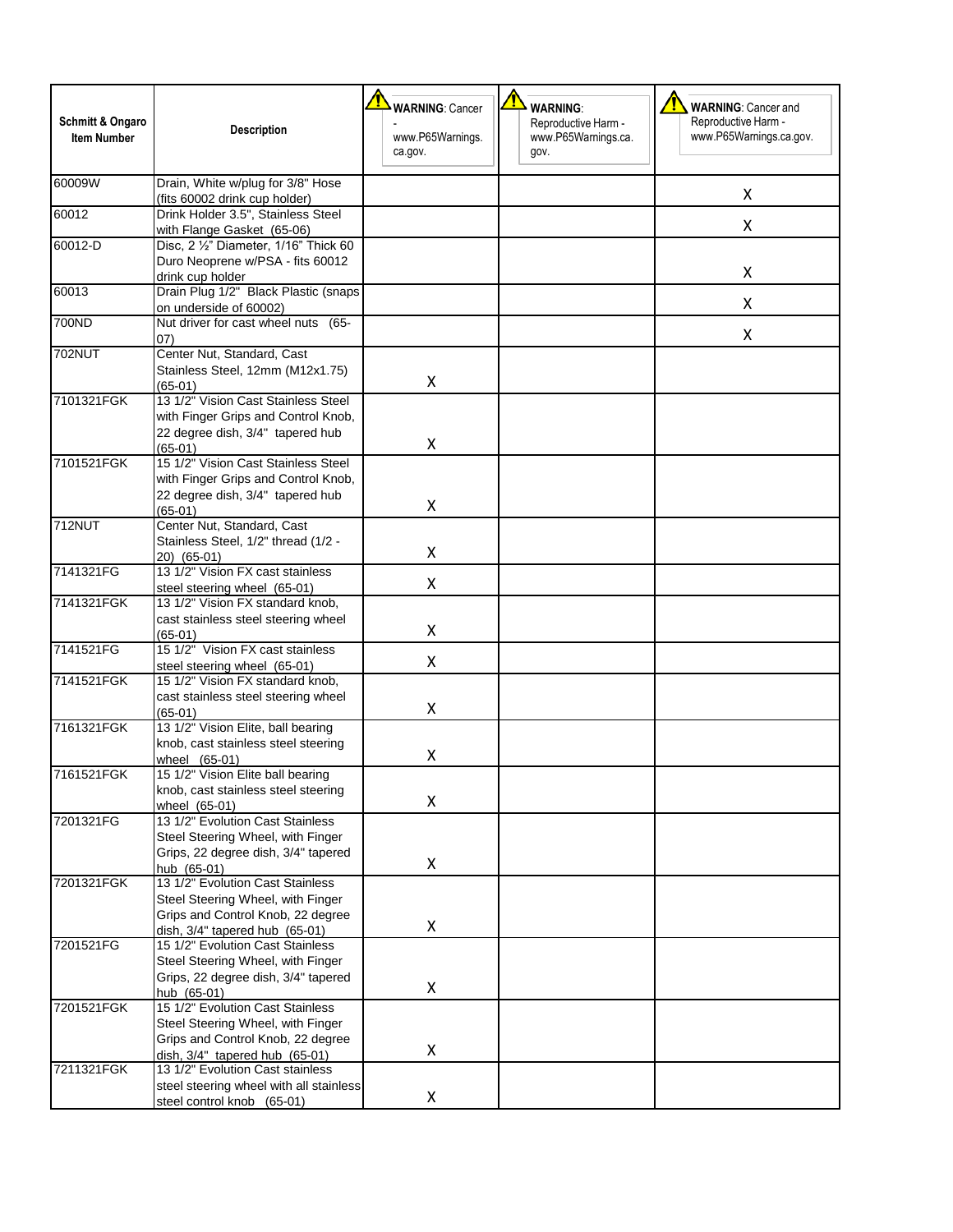| Schmitt & Ongaro<br><b>Item Number</b> | <b>Description</b>                                                                                                                              | <b>WARNING: Cancer</b><br>www.P65Warnings.<br>ca.gov. | <b>WARNING:</b><br>Reproductive Harm -<br>www.P65Warnings.ca.<br>gov. | <b>WARNING: Cancer and</b><br>Reproductive Harm -<br>www.P65Warnings.ca.gov. |
|----------------------------------------|-------------------------------------------------------------------------------------------------------------------------------------------------|-------------------------------------------------------|-----------------------------------------------------------------------|------------------------------------------------------------------------------|
| 7211521FGK                             | 15 1/2" Evolution Cast stainless<br>steel steering wheel with all stainless<br>steel control knob (65-01)                                       | X                                                     |                                                                       |                                                                              |
| 7221321FG                              | 13 1/2" Evo Cast Stainless Steel<br>Steering Wheel, with Finger Grips,<br>22 degree dish, 3/4" tapered hub<br>$(65-01)$                         | X                                                     |                                                                       |                                                                              |
| 7221321FGK                             | 13 1/2" Evo Cast Stainless Steel<br>Steering Wheel, with Finger Grips<br>and Control Knob, 22 degree dish,<br>3/4" tapered hub (65-01)          | X                                                     |                                                                       |                                                                              |
| 7221521FG                              | 15 1/2"Evo Cast Stainless Steel<br>Steering Wheel, with Finger Grips,<br>22 degree dish, 3/4" tapered hub<br>$(65-01)$                          | X                                                     |                                                                       |                                                                              |
| 7221521FGK                             | 15 1/2" Evo Cast Stainless Steel<br>Steering Wheel, with Finger Grips<br>and Control Knob, 22 degree dish,<br>3/4" tapered hub (65-01)          | X                                                     |                                                                       |                                                                              |
| 7231321FGK                             | Evo 13.5" 316 cast stainless spoke,<br>black plastic control knob, black<br>plastic cap (65-01)                                                 | X                                                     |                                                                       |                                                                              |
| 7231521FGK                             | Evo 15.5" 316 cast stainless spoke,<br>black plastic control knob, black<br>plastic cap (65-01)                                                 | X                                                     |                                                                       |                                                                              |
| 7241321FG                              | 13 1/2" Evo Pro Cast Stainless Steel<br>Steering Wheel, Black Polyurethane<br>Grip, 22 degree dish, 3/4" tapered<br>hub (65-01)                 | X                                                     |                                                                       |                                                                              |
| 7241321FGK                             | 13 1/2"Evo Pro Cast Stainless Steel<br>Steering Wheel, Black Polyurethane<br>Grip and Control Knob, 22 degree<br>dish, 3/4" tapered hub (65-01) | X                                                     |                                                                       |                                                                              |
| 7241521FG                              | 15 1/2" Evo Pro Cast Stainless Steel<br>Steering Wheel, Black Polyurethane,<br>22 degree dish, 3/4" tapered hub<br>$(65-01)$                    | Χ                                                     |                                                                       |                                                                              |
| 7241521FGK                             | 15 1/2" Evo Pro Cast Stainless Steel<br>Steering Wheel, Black Polyurethane<br>and Control Knob, 22 degree dish,<br>3/4" tapered hub (65-01)     | X                                                     |                                                                       |                                                                              |
| 7251321FGK                             | Evo Pro 13.5" 316 cast stainless<br>spoke, stainless control knob (Evo<br>knob) (65-01)                                                         | X                                                     |                                                                       |                                                                              |
| 7251521FGK                             | Evo Pro 15.5"316 cast stainless<br>spoke, stainless control knob (Evo<br>knob) (65-01)                                                          | X                                                     |                                                                       |                                                                              |
| 7261321FGK                             | Evo Pro 13.5" 316 cast stainless<br>spoke, stainless steel "Elite" knob<br>$(65-01)$                                                            | X                                                     |                                                                       |                                                                              |
| 7261521FGK                             | Evo Pro 15.5" 316 cast stainless<br>spoke, stainless steel "Elite" knob<br>$(65-01)$                                                            | X                                                     |                                                                       |                                                                              |
| 7301521FGK                             | 15 1/2" Model 730 Stainless Steel<br>Steering Wheel, with Finger Grips<br>and Control Knob, 22 degree dish,<br>3/4" tapered hub (65-01)         | X                                                     |                                                                       |                                                                              |
| <b>758NUT</b>                          | Center Nut, Standard, Cast<br>Stainless Steel, 5/8" thread (5/8 -<br>$18)$ (65-01)                                                              | X                                                     |                                                                       |                                                                              |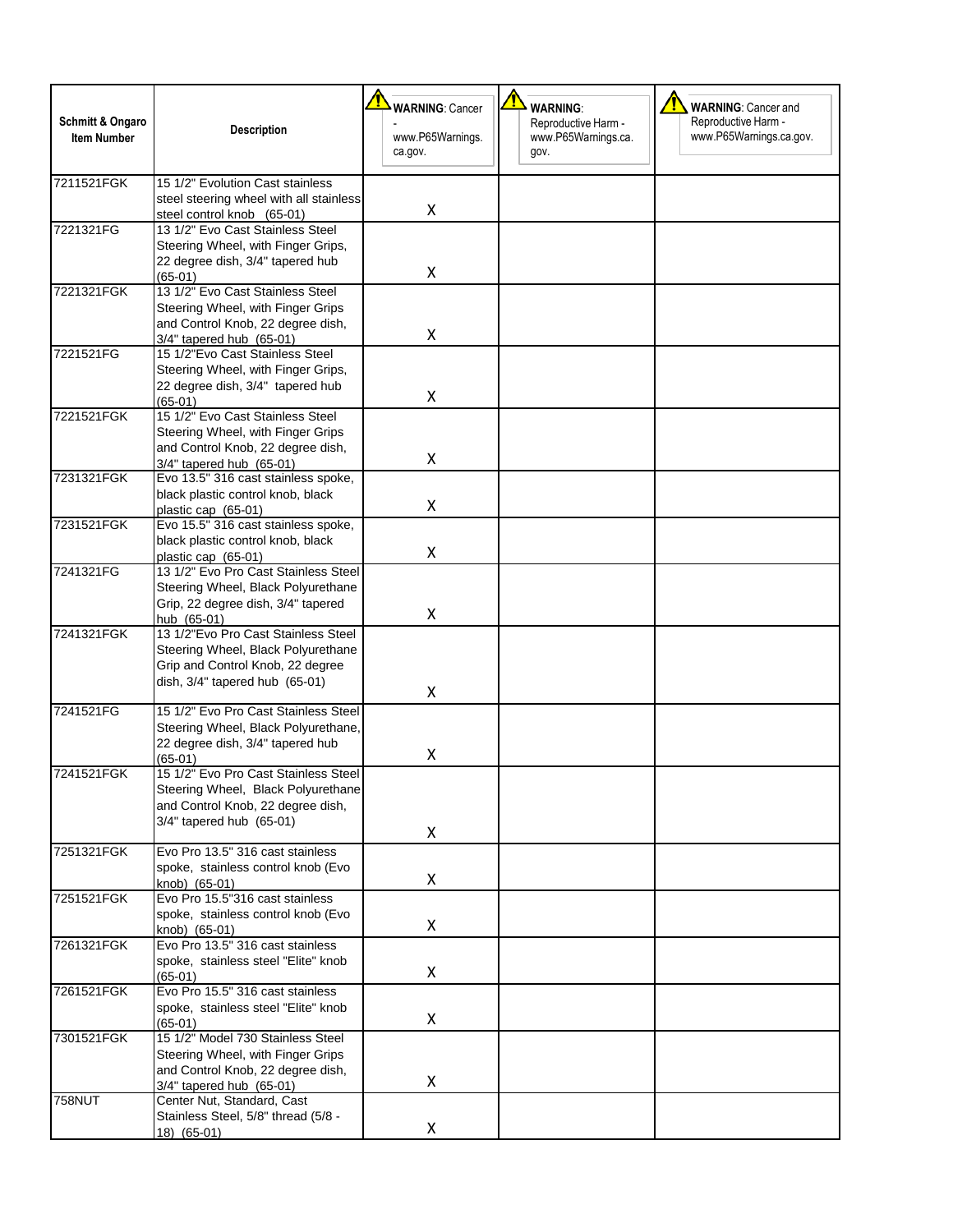| Schmitt & Ongaro  | <b>Description</b>                                                                     | <b>WARNING: Cancer</b>      | <b>WARNING:</b><br>Reproductive Harm - | <b>WARNING: Cancer and</b><br>Reproductive Harm - |
|-------------------|----------------------------------------------------------------------------------------|-----------------------------|----------------------------------------|---------------------------------------------------|
| Item Number       |                                                                                        | www.P65Warnings.<br>ca.gov. | www.P65Warnings.ca.<br>gov.            | www.P65Warnings.ca.gov.                           |
| <b>BEZ0200</b>    | Bezel, Chromed ABS Plastic, 2"<br>Rev. D (65-07)                                       |                             |                                        | X                                                 |
| <b>BEZ0201</b>    | Bezel, Black Chromed ABS Plastic<br>$2"$ (65-07)                                       |                             |                                        | X                                                 |
| <b>BEZ0300</b>    | Bezel, Chromed ABS Plastic, 3" (65-<br>07)                                             |                             |                                        | X                                                 |
| <b>BEZ0301</b>    | Bezel, Black Chromed ABS Plastic<br>$3''$ (65-07)                                      |                             |                                        | Χ                                                 |
| <b>BEZ0500</b>    | Bezel, Chromed ABS Plastic, 5" (65-<br>07)                                             |                             |                                        | X                                                 |
| CAP0100           | Cap, chromed plastic, snap in for<br>destroyer style steering wheels (65-<br>(07)      |                             |                                        | Χ                                                 |
| CAP0101           | Plastic base for SS Large caps (65-<br>07)                                             |                             |                                        | x                                                 |
| CAP0102           | Screw Cover, ABS Plastic (65-07)                                                       |                             |                                        | Χ                                                 |
| CAP0103           | Trim cap, ABS Chromed, for Stella<br>wheels (65-07)                                    |                             |                                        | Χ                                                 |
| CAP0104           | Cap, Black Plastic for Standard<br>Control Knob (65-07)                                |                             |                                        | x                                                 |
| <b>CAP0200</b>    | Trim cap, ABS unfinished                                                               |                             |                                        | X                                                 |
| CAP0205-LZ        | Trim cap, scalloped, electroplated<br>ABS matte silver, for Stella wheels<br>$(65-07)$ |                             |                                        | X                                                 |
| CAP0300           | Faux nut stainless steel (65-01)                                                       | X                           |                                        |                                                   |
| CAP0301-1         | Faux nut base 5/8" for cast steering<br>wheels (65-07)                                 |                             |                                        | X                                                 |
| CAP0301-2         | Faux nut base 1/2" for cast steering<br>wheels (65-07)                                 |                             |                                        | Χ                                                 |
| CAP0302           | Faux Center Nut, ABS Chrome plate<br>$(65-07)$                                         |                             |                                        | X                                                 |
| <b>CAP0400</b>    | Aluminum cap for Stella wheels,<br>mirror polish finish                                |                             |                                        | Χ                                                 |
| CAP2L             | Black Plastic Cap, Large - Fits<br>Model 110, 120, 150, 170, 220 (65-<br>(07)          |                             |                                        | X                                                 |
| CAP2S             | Black Plastic Cap, Small - Fits<br>Model 310, 410, 426 (65-07)                         |                             |                                        | Χ                                                 |
| CAP436BP          | Cap for Orion Model 436, black<br>plastic (65-07)                                      |                             |                                        | X                                                 |
| <b>CAP436SS</b>   | Cap for Orion Model 436, stainless<br>steel (65-01)                                    | X                           |                                        |                                                   |
| <b>CAPSLG</b>     | Stainless Steel Cap, Large - Fits<br>Model 110, 120, 150, 170, 220 (65-<br>01)         | X                           |                                        |                                                   |
| <b>CAPSSM</b>     | Stainless Steel Cap, Small - Fits<br>Model 310, 410, 426 (65-01)                       | X                           |                                        |                                                   |
| CC <sub>1</sub> L | Counter-Bored Cap, 1-3/8" Large<br>$(65-07)$                                           |                             |                                        | X                                                 |
| CC <sub>1</sub> S | Counter-Bored Cap 1-3/8" Small (65-<br>07)                                             |                             |                                        | X                                                 |
| CC <sub>2</sub> L | Counter-Bored Black Plastic Caps, 1-<br>7/16" Large (65-07)                            |                             |                                        | X                                                 |
| CC <sub>2</sub> S | Counter-Bored Cap 1-7/16" Small<br>$(65-07)$                                           |                             |                                        | Χ                                                 |
| CC <sub>3</sub> L | Counter-Bored Black Plastic Cap, 1-<br>1/2" Large (65-07)                              |                             |                                        | X                                                 |
| CC <sub>3</sub> S | Counter-Bored Cap 1-1/2" Small (65-<br>(07)                                            |                             |                                        | Χ                                                 |
| CC4L              | Counter-Bored Black Plastic Cap, 1-<br>3/4" Large (65-07)                              |                             |                                        | X                                                 |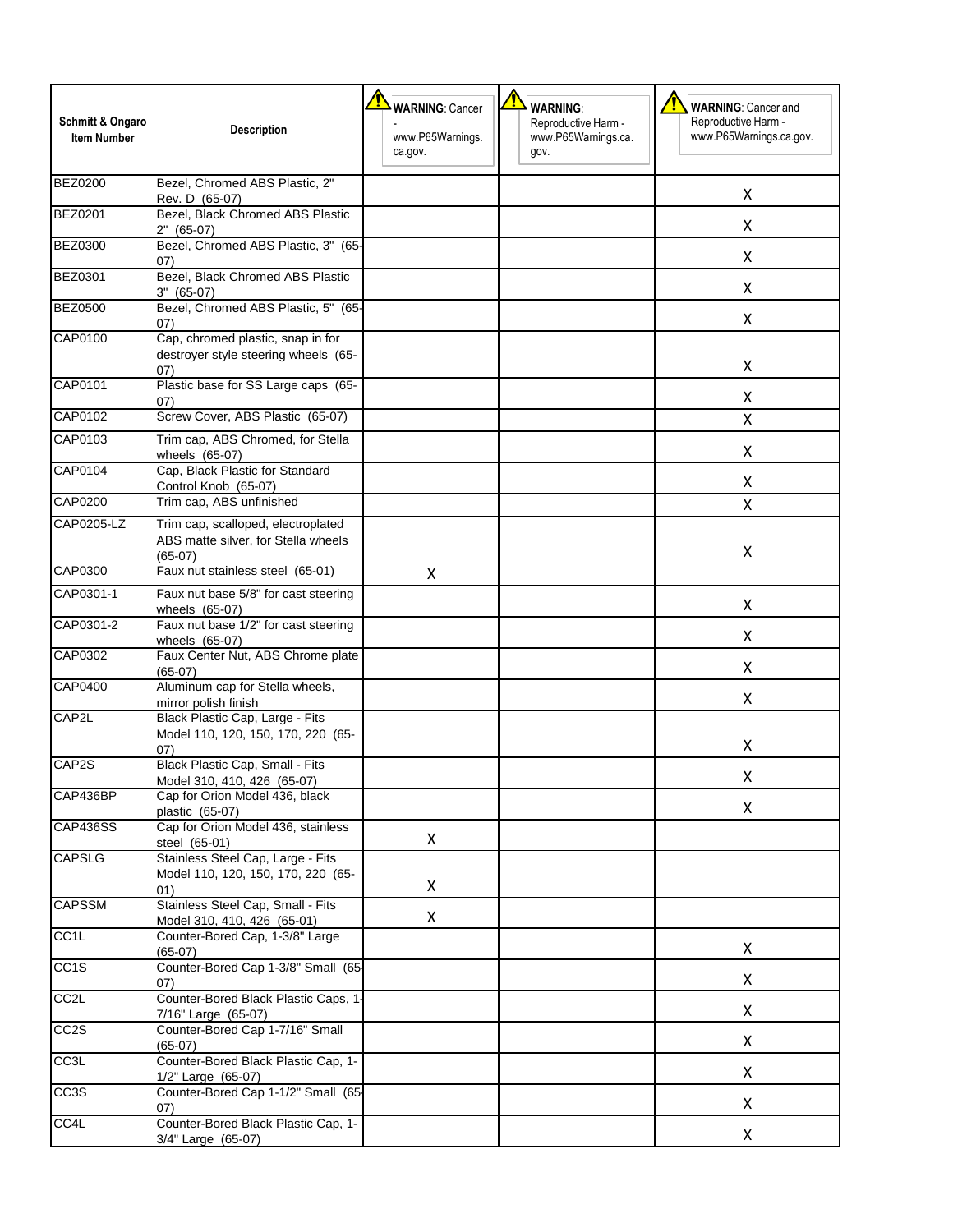| <b>Schmitt &amp; Ongaro</b><br><b>Item Number</b> | <b>Description</b>                                                                                | <b>WARNING: Cancer</b><br>www.P65Warnings.<br>ca.gov. | <mark>↑</mark><br><b>WARNING:</b><br>Reproductive Harm -<br>www.P65Warnings.ca.<br>gov. | <u>⁄N</u><br><b>WARNING: Cancer and</b><br>Reproductive Harm -<br>www.P65Warnings.ca.gov. |
|---------------------------------------------------|---------------------------------------------------------------------------------------------------|-------------------------------------------------------|-----------------------------------------------------------------------------------------|-------------------------------------------------------------------------------------------|
| CC4S                                              | Counter-Bored Cap 1-3/4" Small (65-<br>07)                                                        |                                                       |                                                                                         | X                                                                                         |
| CC <sub>5</sub> L                                 | Counter-Bored Cap, 1-15/16"Large<br>$(65-07)$                                                     |                                                       |                                                                                         | X                                                                                         |
| CC <sub>e</sub> r                                 | Counter-Bored Cap, 2" Large (65-<br>07)                                                           |                                                       |                                                                                         | X                                                                                         |
| CC6S                                              | Counter-Bored Cap 2" Small (65-<br>(07)                                                           |                                                       |                                                                                         | X                                                                                         |
| <b>CCIT</b>                                       | Counter-Bored Cap-Black<br>(counterbore 44.2mm cc or 1.74')<br>$(65-07)$                          |                                                       |                                                                                         | X                                                                                         |
| CN100415                                          | Cast SS Center nut with 1 black<br>orings - 1/2-20 (65-01)                                        | X                                                     |                                                                                         |                                                                                           |
| CN100416                                          | Center cap for cast wheels - black<br>plastic with SS band (65-07)                                |                                                       |                                                                                         | X                                                                                         |
| CN100417                                          | Cast SS Center nut with 1 black<br>orings - 5/8-18 (65-01)                                        | X                                                     |                                                                                         |                                                                                           |
| CN100418                                          | Cast SS Center nut with 1 black<br>orings - M12-1.75 (65-01)                                      | X                                                     |                                                                                         |                                                                                           |
| GRB0100                                           | Grab rail casting, 316SS 9.1"<br>(232mm) long, mirror polish finish<br>$(65-01)$                  | X                                                     |                                                                                         |                                                                                           |
| GRB0100-R-1                                       | Grip for GRB100 - Santoprene 8211-<br>55 with UV inhibitor added, color<br><b>BLACK (65-09)</b>   | X                                                     |                                                                                         |                                                                                           |
| GRB0100-R-2                                       | Grip for GRB0100 - Santoprene<br>8211-55 with UV inhibitor addes,<br>color FRENCH VANILLA (65-09) | X                                                     |                                                                                         |                                                                                           |
| GRB0100-R-3                                       | Grip for GRB0100 - Santoprene<br>8211-55 with UV inhibitor addes,<br>color BROWN (65-09)          | X                                                     |                                                                                         |                                                                                           |
| GRB0200                                           | Grab handle, top mount, cast 316SS<br>mirror polish (65-01)                                       | X                                                     |                                                                                         |                                                                                           |
| GRB0200-A                                         | Spacer for GRB0200 top mount rail<br>(2 per rail) (65-07)                                         |                                                       |                                                                                         | X                                                                                         |
| GRB0200-R-1                                       | Grab bar rubber, top mount, BLACK.<br>$(65-09)$                                                   | X                                                     |                                                                                         |                                                                                           |
| <b>HUB6002</b>                                    | 6 Hole die cast aluminum hub, black<br>powder coating (SW-100321)                                 |                                                       |                                                                                         | X                                                                                         |
| <b>HUB6010</b>                                    | Splined hub, 6 hole                                                                               |                                                       |                                                                                         | X                                                                                         |
| HUBEXT6                                           | Hub extension 1.5"- 6 hole pattern -<br>1.5" extension (SW-100340) -<br>requires 6 M6 x 55 screws |                                                       |                                                                                         | X                                                                                         |
| HUBEXT7                                           | Hub extension 1.5" extension 7 hole<br>pattern (SW-100350)                                        |                                                       |                                                                                         | X                                                                                         |
| <b>IPR3FAD</b>                                    | Switch, push button for 50016                                                                     |                                                       |                                                                                         | X                                                                                         |
| KP088101                                          | Delta 103 Hard Water Wheel, black<br>poly pro 13.5" (16/cs) (requires<br>medallion holder)        |                                                       |                                                                                         | X                                                                                         |
| KP088101-WM                                       | Delta 103 Hard Water Wheel, black<br>poly pro                                                     |                                                       |                                                                                         | X                                                                                         |
| KP089101                                          | Delta 103 Hard Water Wheel, black<br>poly pro with soft grip 13.5" (12/cs)                        |                                                       |                                                                                         | X                                                                                         |
| KP10C101                                          | 1690 Huron 1 suede 13.5" (10/cs)                                                                  |                                                       |                                                                                         | X                                                                                         |
| KP118101                                          | 1691 Huron 2 soft touch EQ steering<br>wheel, Black spokes w/ Black soft<br>grips $(10/cs)$       |                                                       |                                                                                         | Χ                                                                                         |
| KP118101-WM                                       | 1691 Huron 2 black poly pro/vinyl<br>13.5"                                                        |                                                       |                                                                                         | X                                                                                         |
| Medallion-Black                                   | Black Medallion Holder (35.7mm cc)                                                                |                                                       |                                                                                         | X                                                                                         |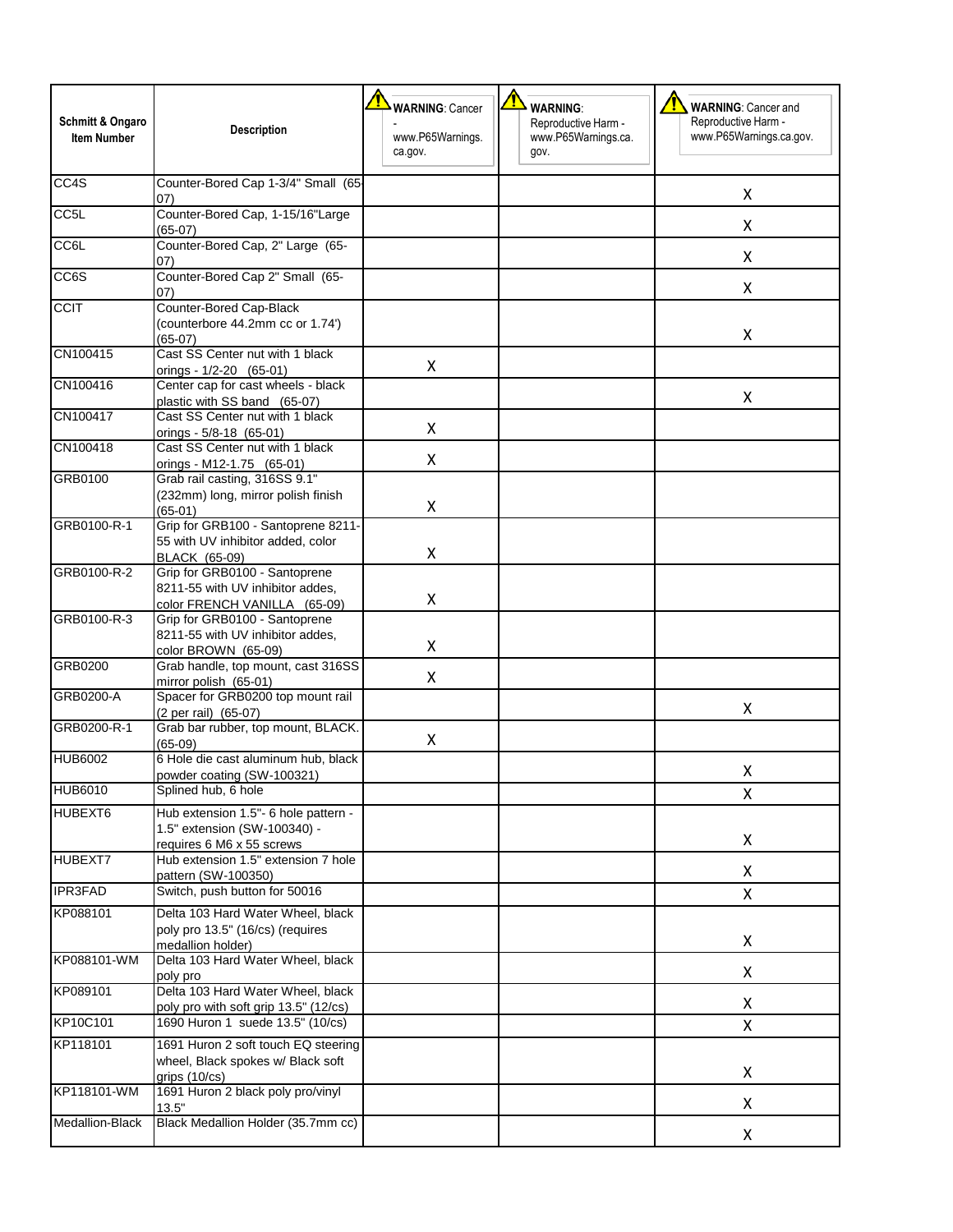| Schmitt & Ongaro<br><b>Item Number</b> | <b>Description</b>                                                                                            | <b>WARNING: Cancer</b><br>www.P65Warnings.<br>ca.gov. | <b>WARNING:</b><br>Reproductive Harm -<br>www.P65Warnings.ca.<br>gov. | <b>WARNING: Cancer and</b><br>Reproductive Harm -<br>www.P65Warnings.ca.gov. |
|----------------------------------------|---------------------------------------------------------------------------------------------------------------|-------------------------------------------------------|-----------------------------------------------------------------------|------------------------------------------------------------------------------|
| PU011101                               | Fantasy, black spoke, black<br>polyurethane, all polyurethane,<br>socket head screws 3/4" tapered<br>hub      |                                                       |                                                                       | X                                                                            |
| PU011111                               | Fantasy, black spoke, black<br>polyurethane, burl inserts, socket<br>head screws, 3/4" tapered hub            |                                                       |                                                                       | X                                                                            |
| PU012131                               | Fantasy, black spoke, black<br>polyurethane, silver inserts,<br>countersunk screws, 3/4" tapered<br>hub       |                                                       |                                                                       | X                                                                            |
| PU013100                               | Fantasy, brushed spoke SH, black<br>polyurethane, all polyurethane                                            |                                                       |                                                                       | X                                                                            |
| PU013101                               | Fantasy, brushed spoke, black<br>polyurethane, all polyurethane,<br>socket head screws, 3/4" tapered<br>hub   |                                                       |                                                                       | X                                                                            |
| PU013111                               | Fantasy, brushed spoke, black<br>polyurethane, burl inserts, socket<br>head screws, 3/4" tapered hub          |                                                       |                                                                       | X                                                                            |
| PU013131                               | Fantasy, brushed spoke, black<br>polyurethane, silver inserts, socket<br>head screws, 3/4" tapered hub        |                                                       |                                                                       | X                                                                            |
| PU016101                               | Fantasy, polished spoke, black<br>polyurethane, countersunk screws,<br>no inserts, 3/4" tapered hub           |                                                       |                                                                       | X                                                                            |
| PU016111                               | Fantasy, polished spoke, black<br>polyurethane, burl inserts,<br>countersunk screws                           |                                                       |                                                                       | X                                                                            |
| PU016121                               | Fantasy, polished spoke, black<br>polyurethane, carbon inserts,<br>countersunk screws, 3/4" tapered<br>hub    |                                                       |                                                                       | x                                                                            |
| PU021101                               | Folletto, black spoke, black<br>polyurethane, all polyurethane,<br>socket head screws, 3/4" tapered<br>hub    |                                                       |                                                                       | Χ                                                                            |
| PU021111                               | Folletto, black spoke, black<br>polyurethane, burl inserts, socket<br>head screws, 3/4" tapered hub           |                                                       |                                                                       | X                                                                            |
| PU023101                               | Folletto, brushed spoke, black<br>polyurethane, all polyurethane,<br>socket head screws, 3/4" tapered<br>hub  |                                                       |                                                                       | Χ                                                                            |
| PU023111                               | Folletto, brushed spoke, black<br>polyurethane, burl inserts, socket<br>head screws, 3/4" tapered hub         |                                                       |                                                                       | X                                                                            |
| PU023121                               | Folletto, brushed spoke, black<br>polyurethane, carbon inserts, socket<br>head screws, 3/4" tapered hub       |                                                       |                                                                       | X                                                                            |
| PU023131                               | Folletto, brushed spoke, black<br>polyurethane, silver inserts, socket<br>head screws, 3/4" tapered hub       |                                                       |                                                                       | X                                                                            |
| PU025101                               | Folletto, polished spoke, black<br>polyurethane, all polyurethane,<br>socket head screws, 3/4" tapered<br>hub |                                                       |                                                                       | X                                                                            |
| PU025131                               | Folletto, polished spoke, black<br>polyurethane, silver inserts, socket<br>head screws, 3/4" tapered hub      |                                                       |                                                                       | X                                                                            |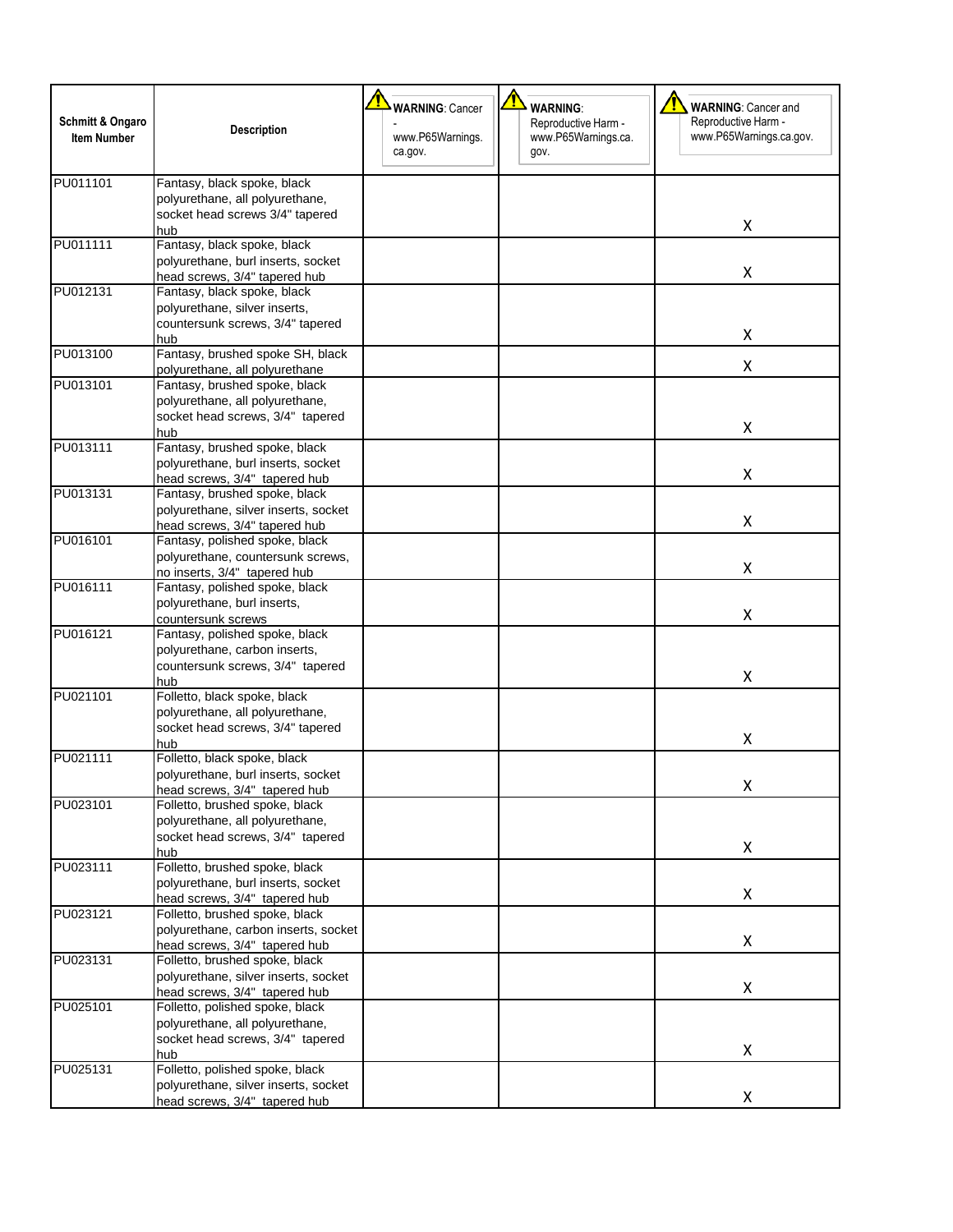| Schmitt & Ongaro<br><b>Item Number</b> | <b>Description</b>                                                                                                      | <b>WARNING: Cancer</b><br>www.P65Warnings.<br>ca.gov. | <b>WARNING:</b><br>Reproductive Harm -<br>www.P65Warnings.ca.<br>gov. | <b>WARNING: Cancer and</b><br>Reproductive Harm -<br>www.P65Warnings.ca.gov. |
|----------------------------------------|-------------------------------------------------------------------------------------------------------------------------|-------------------------------------------------------|-----------------------------------------------------------------------|------------------------------------------------------------------------------|
| PU026101                               | Folletto, polished spoke, black<br>polyurethane, all polyurethane,<br>countersunk screws, 3/4" tapered<br>hub           |                                                       |                                                                       | X                                                                            |
| PU026111                               | Folletto, polished spoke, black<br>polyurethane, burl inserts,<br>countersunk screws, 3/4" tapered<br>hub               |                                                       |                                                                       | Χ                                                                            |
| PU026121                               | Folletto, Polished spoke, black<br>polyurethane, carbon inserts,<br>countersunk screws, 3/4" tapered<br>hub             |                                                       |                                                                       | x                                                                            |
| PU026201                               | Folletto, polished spoke, beige<br>polyurethane, all polyurethane,<br>countersunk screws, 3/4" tapered<br>hub           |                                                       |                                                                       | X                                                                            |
| PU026401                               | Folletto, polished spoke, CAMEL<br>polyurethane, all polyurethane,<br>countersunk screws, 3/4" tapered<br>hub           |                                                       |                                                                       | X                                                                            |
| PU031100                               | Torcello, all black polyurethane,<br>black anodized spoke socket head<br>screws NO HUB                                  |                                                       |                                                                       | X                                                                            |
| PU031101-00                            | Torcello, all black polyurethane,<br>black anodized spoke socket head<br>screws, includes assembled 3/4"<br>tapered hub |                                                       |                                                                       | x                                                                            |
| PU033101                               | Torcello, black polyurethane,<br>brushed anodized spoke, black<br>aluminum 3/4" tapered hub                             |                                                       |                                                                       | X                                                                            |
| PU033103-01                            | Torcello, all black polyurethane,<br>brushed anodized spoke socket<br>head screws, includes assembled<br>splined hub    |                                                       |                                                                       | X                                                                            |
| PU035100                               | Torcello, all black polyurethane,<br>polished spoke socket head screws<br>NO HUB                                        |                                                       |                                                                       | Χ                                                                            |
| PU035101-00                            | Torcello, all black polyurethane,<br>polished spoke socket head screws,<br>includes assembled 3/4" tapered<br>hub       |                                                       |                                                                       | Χ                                                                            |
| PU035103-01                            | Torcello, all black polyurethane,<br>polished spoke socket head screws,<br>includes assembled splined hub               |                                                       |                                                                       | X                                                                            |
| PU035104-00                            | Torcello, all black polyurethane,<br>polished spoke socket head screws,<br>includes assembled 3/4" tapered<br>hub       |                                                       |                                                                       | Χ                                                                            |
| PU036101-00                            | Torcello, all black polyurethane,<br>polished spoke countrsunk screws,<br>includes assembled 3/4" tapered<br>hub        |                                                       |                                                                       | X                                                                            |
| PU061104-00                            | Torcello Lite, black polyurethane,<br>black spoke, with attached plastic<br>hub                                         |                                                       |                                                                       | X                                                                            |
| PU063104-00                            | Torcello Lite, black polyurethane,<br>brushed spoke, with attached plastic<br>hub                                       |                                                       |                                                                       | Χ                                                                            |
| PU077101                               | Murano EQ6 - chromed tubular<br>spokes, black PU                                                                        |                                                       |                                                                       | X                                                                            |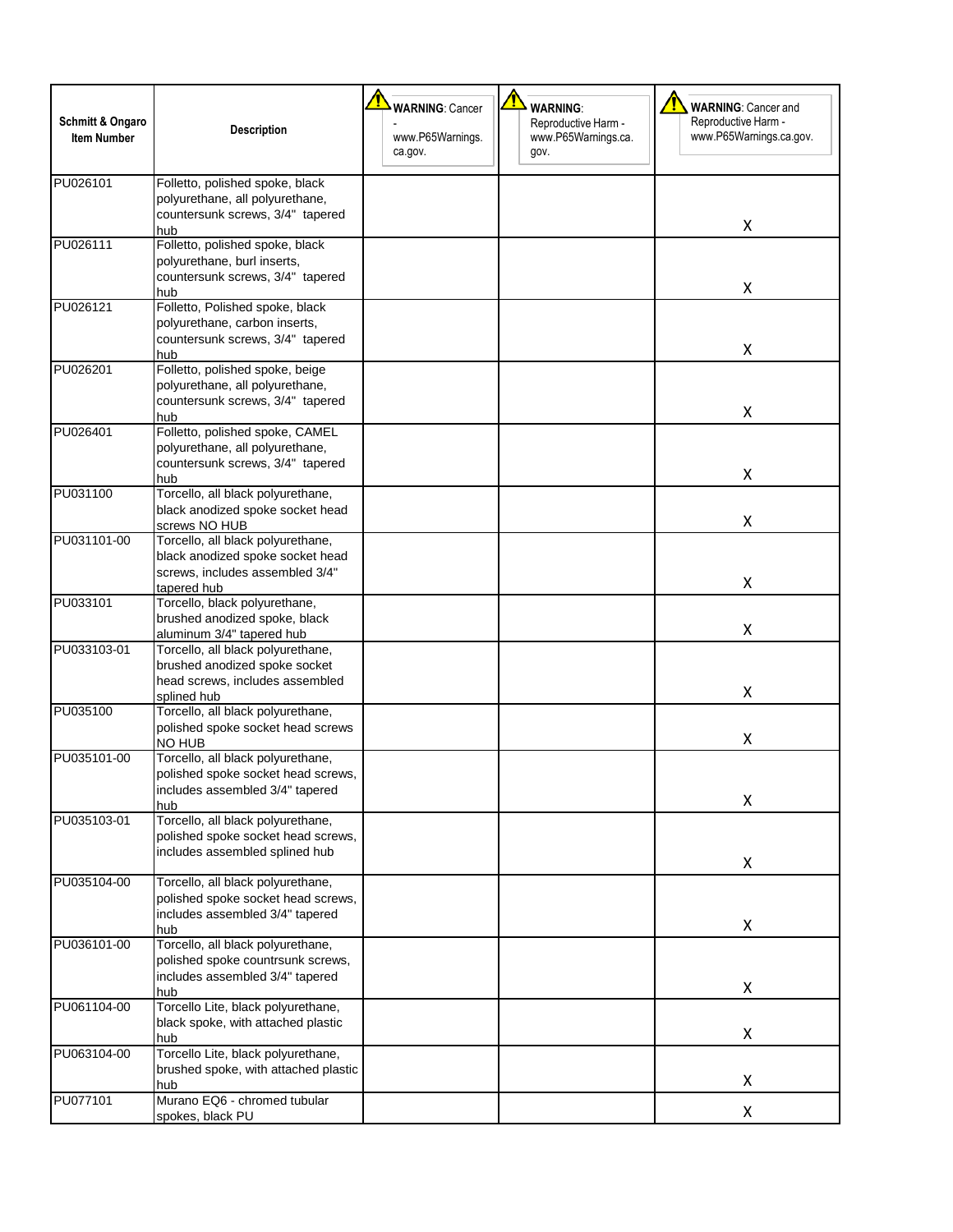| <b>Schmitt &amp; Ongaro</b><br><b>Item Number</b> | <b>Description</b>                                                        | <b>WARNING: Cancer</b><br>www.P65Warnings. | <b>WARNING:</b><br>Reproductive Harm -<br>www.P65Warnings.ca. | <b>WARNING: Cancer and</b><br>Reproductive Harm -<br>www.P65Warnings.ca.gov. |
|---------------------------------------------------|---------------------------------------------------------------------------|--------------------------------------------|---------------------------------------------------------------|------------------------------------------------------------------------------|
|                                                   |                                                                           | ca.gov.                                    | gov.                                                          |                                                                              |
| 7141321FG-3                                       | 13 1/2" Vision FX cast stainless                                          |                                            |                                                               |                                                                              |
|                                                   | steel steering wheel includes SS                                          |                                            |                                                               |                                                                              |
|                                                   | faux center nut, 1/2" and 5/8" bases<br>$(65-01)$                         | X                                          |                                                               |                                                                              |
| 7141321FGK-3                                      | 13 1/2" Vision FX standard knob,                                          |                                            |                                                               |                                                                              |
|                                                   | cast stainless steel steering wheel                                       |                                            |                                                               |                                                                              |
|                                                   | includes SS faux center nut, 1/2"                                         |                                            |                                                               |                                                                              |
|                                                   | and 5/8" bases (65-01)                                                    | Χ                                          |                                                               |                                                                              |
| 7141521FG-3                                       | 15 1/2" Vision FX cast stainless                                          |                                            |                                                               |                                                                              |
|                                                   | steel steering wheel includes SS                                          |                                            |                                                               |                                                                              |
|                                                   | Faux center nut, 1/2" and 5/8"<br>bases (65-01)                           | Χ                                          |                                                               |                                                                              |
| 7141521FGK-3                                      | 15 1/2" Vision FX standard knob,                                          |                                            |                                                               |                                                                              |
|                                                   | cast stainless steel steering wheel                                       |                                            |                                                               |                                                                              |
|                                                   | includes SS faux center nut, 1/2"                                         |                                            |                                                               |                                                                              |
|                                                   | and 5/8" bases (65-01)                                                    | Χ                                          |                                                               |                                                                              |
| 7161321FGK-3                                      | 13 1/2" Vision Elite, ball bearing                                        |                                            |                                                               |                                                                              |
|                                                   | knob, cast stainless steel steering                                       |                                            |                                                               |                                                                              |
|                                                   | wheel includes SS Faux nut, 1/2"                                          | X                                          |                                                               |                                                                              |
| 7161321FGK-4                                      | and 5/8" base (65-01)<br>13 1/2" Vision Elite, ball bearing               |                                            |                                                               |                                                                              |
|                                                   | knob, cast stainless steel steering                                       |                                            |                                                               |                                                                              |
|                                                   | wheel includes ABS Chrome Faux                                            |                                            |                                                               |                                                                              |
|                                                   | nut, 1/2" and 5/8" base (65-01)                                           | X                                          |                                                               |                                                                              |
| 7161521FGK-3                                      | 15 1/2" Vision Elite ball bearing                                         |                                            |                                                               |                                                                              |
|                                                   | knob, cast stainless steel steering                                       |                                            |                                                               |                                                                              |
|                                                   | wheel includes SS faux center nut,                                        | Χ                                          |                                                               |                                                                              |
| 7161521FGK-4                                      | 1/2" and 5/8" bases (65-01)                                               |                                            |                                                               |                                                                              |
|                                                   | 15 1/2" Vision Elite ball bearing<br>knob, cast stainless steel steering  |                                            |                                                               |                                                                              |
|                                                   | wheel includes ABS Chrome faux                                            |                                            |                                                               |                                                                              |
|                                                   | center nut, 1/2" and 5/8" bases (65-                                      |                                            |                                                               |                                                                              |
|                                                   | 01)                                                                       | X                                          |                                                               |                                                                              |
| 7401321FG                                         | 13 1/2" Full cast steering wheel,                                         |                                            |                                                               |                                                                              |
|                                                   | black spoke inserts, 3/4" tapered                                         | X                                          |                                                               |                                                                              |
|                                                   | shaft (65-01)                                                             |                                            |                                                               |                                                                              |
| 7401321FGK                                        | 13 1/2" Full cast steering wheel with                                     |                                            |                                                               |                                                                              |
|                                                   | control knob, black spoke inserts,<br>3/4" tapered shaft (65-01)          | Χ                                          |                                                               |                                                                              |
| 7401521FG                                         | 15 1/2" Full cast steering wheel,                                         |                                            |                                                               |                                                                              |
|                                                   | black spoke inserts, 3/4" tapered                                         |                                            |                                                               |                                                                              |
|                                                   | shaft (65-01)                                                             | Χ                                          |                                                               |                                                                              |
| 7401521FGK                                        | 15 1/2" Full cast steering wheel with                                     |                                            |                                                               |                                                                              |
|                                                   | control knob, black spoke inserts,                                        |                                            |                                                               |                                                                              |
|                                                   | $3/4"$ tapered shaft $(65-01)$                                            | X                                          |                                                               |                                                                              |
| 7411321FG                                         | 13 1/2" Full cast steering wheel,<br>open spokes, 3/4" tapered shaft (65- |                                            |                                                               |                                                                              |
|                                                   | 01)                                                                       | Χ                                          |                                                               |                                                                              |
| 7411321FGK                                        | 13 1/2" Full cast steering wheel with                                     |                                            |                                                               |                                                                              |
|                                                   | control knob, open spokes, 3/4"                                           |                                            |                                                               |                                                                              |
|                                                   | tapered shaft (65-01)                                                     | Χ                                          |                                                               |                                                                              |
| 7411521FG                                         | 15 1/2" Full cast steering wheel,                                         |                                            |                                                               |                                                                              |
|                                                   | open spokes, 3/4" tapered shaft (65-                                      |                                            |                                                               |                                                                              |
|                                                   | 01)                                                                       | $\pmb{\mathsf{X}}$                         |                                                               |                                                                              |
| 7411521FGK                                        | 15 1/2" Full cast steering wheel with                                     |                                            |                                                               |                                                                              |
|                                                   | control knob, open spokes, 3/4"<br>tapered shaft (65-01)                  | Χ                                          |                                                               |                                                                              |
| 7421321FG                                         | 13 1/2" Full cast steering wheel,                                         |                                            |                                                               |                                                                              |
|                                                   | solid spoke, 3/4" tapered shaft (65-                                      |                                            |                                                               |                                                                              |
|                                                   | 01)                                                                       | X                                          |                                                               |                                                                              |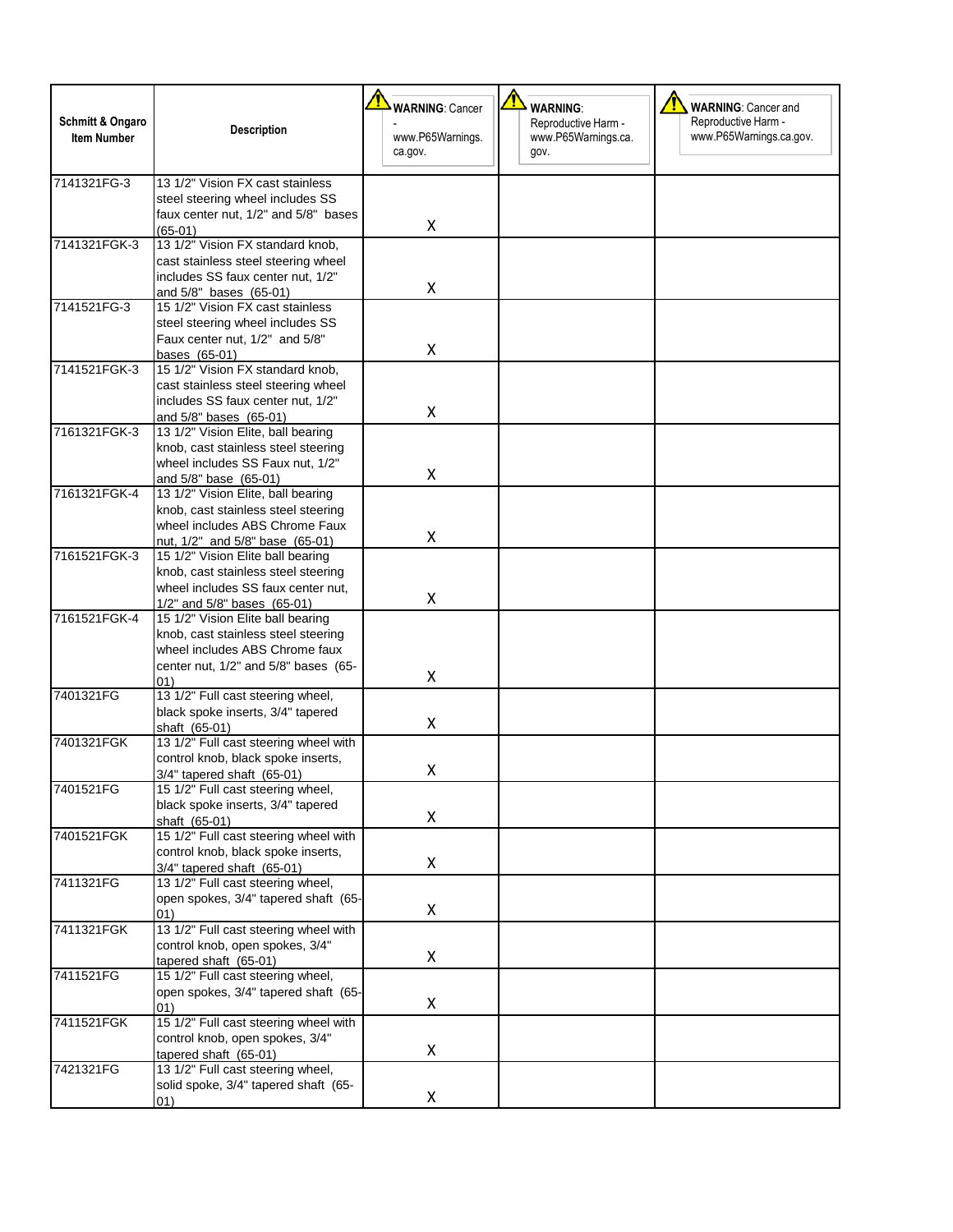| <b>Schmitt &amp; Ongaro</b><br><b>Item Number</b> | <b>Description</b>                                                                                                                                          | <b>WARNING: Cancer</b><br>www.P65Warnings.<br>ca.gov. | <b>WARNING:</b><br>Reproductive Harm -<br>www.P65Warnings.ca.<br>gov. | <b>WARNING: Cancer and</b><br>Reproductive Harm -<br>www.P65Warnings.ca.gov. |
|---------------------------------------------------|-------------------------------------------------------------------------------------------------------------------------------------------------------------|-------------------------------------------------------|-----------------------------------------------------------------------|------------------------------------------------------------------------------|
| 7421321FGK                                        | 13 1/2" Full cast steering wheel with<br>control knob, solid spoke, 3/4"<br>tapered shaft (65-01)                                                           | X                                                     |                                                                       |                                                                              |
| 7421521FG                                         | 15 1/2" Full cast steering wheel,<br>solid spoke, 3/4" tapered shaft (65-<br>01)                                                                            | X                                                     |                                                                       |                                                                              |
| 7421521FGK                                        | 15 1/2" Full cast steering wheel with<br>control knob, solid spoke, 3/4"<br>tapered shaft (65-01)                                                           | Χ                                                     |                                                                       |                                                                              |
| CAP0205                                           | Trim cap, scalloped, electroplated<br>ABS matte silver, for Stella wheels<br>$(65-07)$                                                                      |                                                       |                                                                       | x                                                                            |
| CAP0303                                           | Faux Center Nut for cast steering<br>wheels, stainless steel, includes<br>5/8" and 1/2" (M12) base (65-01)                                                  | Χ                                                     |                                                                       |                                                                              |
| CAP0304                                           | Faux Center Nut for cast steering<br>wheels, ABS Chromed, includes<br>5/8" and 1/2" (M12) base (65-07)                                                      |                                                       |                                                                       | x                                                                            |
| CAP0305                                           | Faux Center Nut for cast steering<br>wheels, stainless steel, includes<br>5/8" base (65-01)                                                                 | Χ                                                     |                                                                       |                                                                              |
| CAP0306                                           | Faux Center Nut for cast steering<br>wheels, ABS Chromed, includes 5/8"<br>base (65-07)                                                                     |                                                       |                                                                       | Χ                                                                            |
| CAP0307                                           | Faux Center Nut for cast steering<br>wheels, stainless steel, includes<br>1/2" (M12) base (65-01)                                                           | X                                                     |                                                                       |                                                                              |
| CAP0308                                           | Faux Center Nut for cast steering<br>wheels, ABS Chromed, includes 1/2"<br>(M12) base (65-07)                                                               |                                                       |                                                                       | X                                                                            |
| GRB0101                                           | Grab Bar, cast stainless steel, black<br>santoprene grip (65-01)                                                                                            | X                                                     |                                                                       |                                                                              |
| GRB0102                                           | Grab Bar, cast stainless steel,<br>french vanilla santoprene grip (65-<br>01)                                                                               | X                                                     |                                                                       |                                                                              |
| GRB0201                                           | Grab handle, top mount, cast 316SS<br>mirror polish with black santoprene<br>grip (65-01)                                                                   | Χ                                                     |                                                                       |                                                                              |
| GRB0201-R                                         | Grab handle, top mount, cast 316SS<br>mirror polish with black santoprene<br>grip (65-01)                                                                   |                                                       |                                                                       |                                                                              |
| HDW0016-01                                        | Wheel stand, assembled                                                                                                                                      |                                                       |                                                                       | X                                                                            |
| PU031101-11                                       | Torcello, black polyurethane, black<br>anodize spoke, socket head screws,<br>with chrome trim on spoke, attached<br>3/4" tapered hub, black plastic cap     |                                                       |                                                                       | X                                                                            |
| PU031101-12                                       | Torcello, black polyurethane, black<br>anodize spoke, socket head screws,<br>with chrome trim on spoke, attached<br>3/4" tapered hub, chrome scallop<br>cap |                                                       |                                                                       | Χ                                                                            |
| PU031104-11                                       | Torcello, black polyurethane, black<br>anodize spoke, socket head screws,<br>with chrome trim on spoke, attached<br>3/4" tapered hub, black plastic cap     |                                                       |                                                                       | Χ                                                                            |
| PU031104-12                                       | Torcello, black polyurethane, black<br>anodize spoke, socket head screws,<br>with chrome trim on spoke, attached<br>3/4" tapered hub, chrome scallop<br>cap |                                                       |                                                                       | X                                                                            |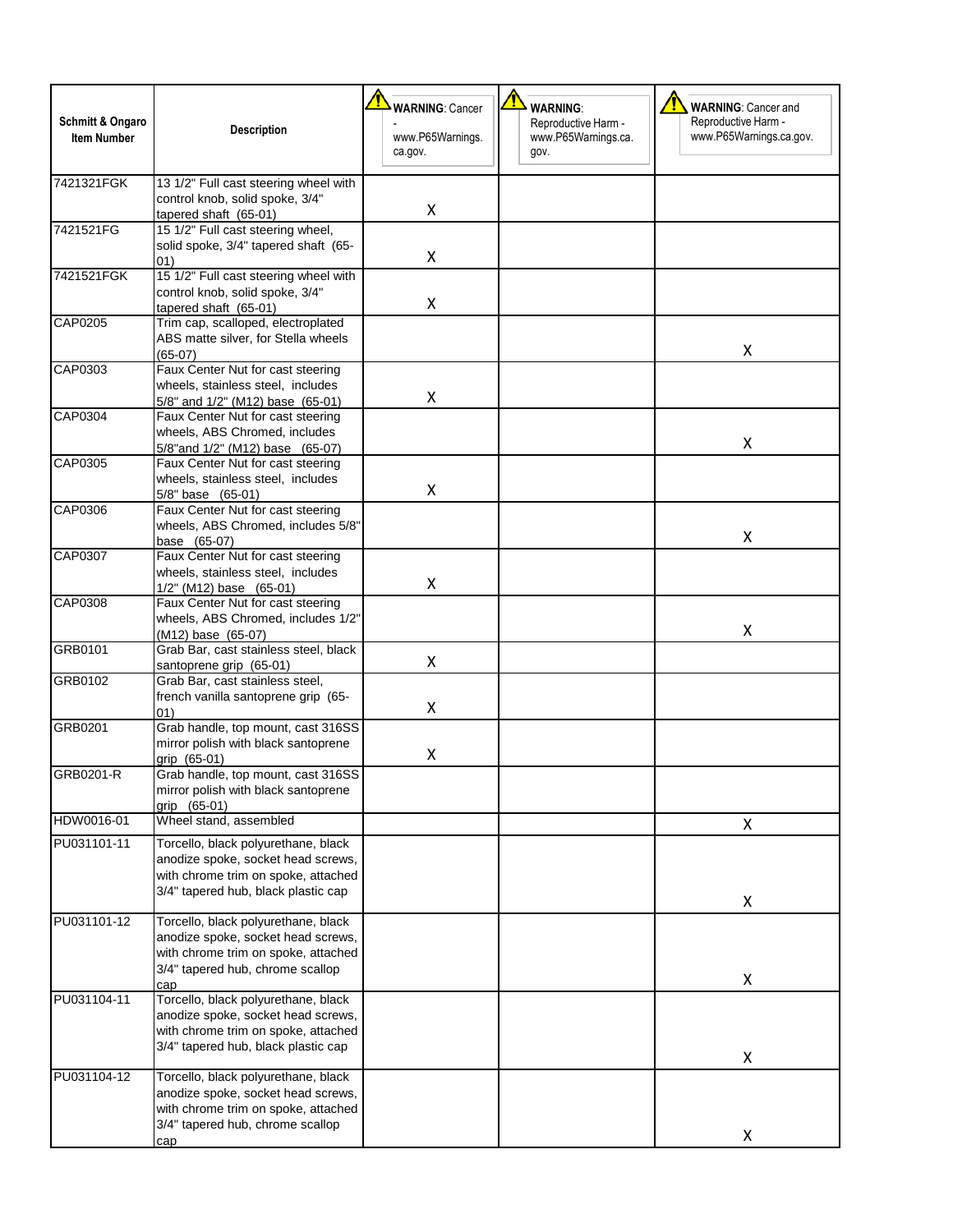| Schmitt & Ongaro<br><b>Item Number</b> | <b>Description</b>                                                                                                                                                                     | <b>WARNING: Cancer</b><br>www.P65Warnings.<br>ca.gov. | <b>WARNING:</b><br>Reproductive Harm -<br>www.P65Warnings.ca.<br>gov. | <b>WARNING: Cancer and</b><br>Reproductive Harm -<br>www.P65Warnings.ca.gov. |
|----------------------------------------|----------------------------------------------------------------------------------------------------------------------------------------------------------------------------------------|-------------------------------------------------------|-----------------------------------------------------------------------|------------------------------------------------------------------------------|
| PU033101-12                            | Torcello, black polyurethane,<br>brushed anodize spoke, socket head<br>screws, with chrome trim on spoke,<br>attached 3/4" tapered hub, chrome<br>scallop cap                          |                                                       |                                                                       | Χ                                                                            |
| PU033104-12                            | Torcello, black polyurethane,<br>brushed anodize spoke, socket head<br>screws, with chrome trim on spoke,<br>attached 3/4" tapered hub, chrome<br>scallop cap                          |                                                       |                                                                       | Χ                                                                            |
| PU035101-12                            | Torcello, black polyurethane,<br>polished spoke, socket head screws,<br>with chrome trim on spoke, attached<br>3/4" tapered hub, chrome scallop<br>cap                                 |                                                       |                                                                       | X                                                                            |
| PU041141-01                            | Torcello, black polyurethane, black<br>anodize spoke, socket head screws,<br>with chrome trim on rim only,<br>attached 3/4" tapered hub, black<br>plastic center cap                   |                                                       |                                                                       | X                                                                            |
| PU041141-02                            | Torcello, black polyurethane, black<br>anodize spoke, socket head screws,<br>with chrome trim on rim only,<br>attached 3/4" tapered hub, chrome<br>scalloped cap                       |                                                       |                                                                       | X                                                                            |
| PU041141-12                            | Torcello, black polyurethane, black<br>anodize spoke, socket head screws,<br>with chrome trim on rim and spoke,<br>attached 3/4" tapered hub, chrome<br>scallop cap                    |                                                       |                                                                       | x                                                                            |
| PU041143-12                            | Torcello, black polyurethane, black<br>anodize spoke, socket head screws,<br>with chrome trim on rim and spoke,<br>attached splined hub, chrome<br>scalloped cap                       |                                                       |                                                                       | Χ                                                                            |
| PU041144-01                            | Torcello, black polyurethane, black<br>anodize spoke, socket head screws,<br>with chrome trim on rim and spoke,<br>attached 3/4" P hub, black plastic<br>cap                           |                                                       |                                                                       | X                                                                            |
| PU041144-02                            | Torcello, black polyurethane, black<br>anodize spoke, socket head screws,<br>with chrome trim on rim and spoke,<br>attached 3/4" P hub, chrome<br>scalloped cap                        |                                                       |                                                                       | Χ                                                                            |
| PU041144-12                            | Torcello, black polyurethane, black<br>anodize spoke, socket head screws,<br>with chrome trim on rim and spoke,<br>attached 3/4" P hub, chrome<br>scalloped cap                        |                                                       |                                                                       | Χ                                                                            |
| PU04114B-12                            | Torcello, black polyurethane, black<br>anodize spoke, socket head screws,<br>with chrome trim on rim and spoke,<br>attached 3/4" tapered hub and hub<br>exetension, chrome scallop cap |                                                       |                                                                       | Χ                                                                            |
| PU041151-13                            | Torcello, black polyurethane, black<br>anodize spoke, socket head screws,<br>with matte silver trim on rim and<br>spoke, attached 3/4" P hub, matte<br>silver scalloped cap            |                                                       |                                                                       | X                                                                            |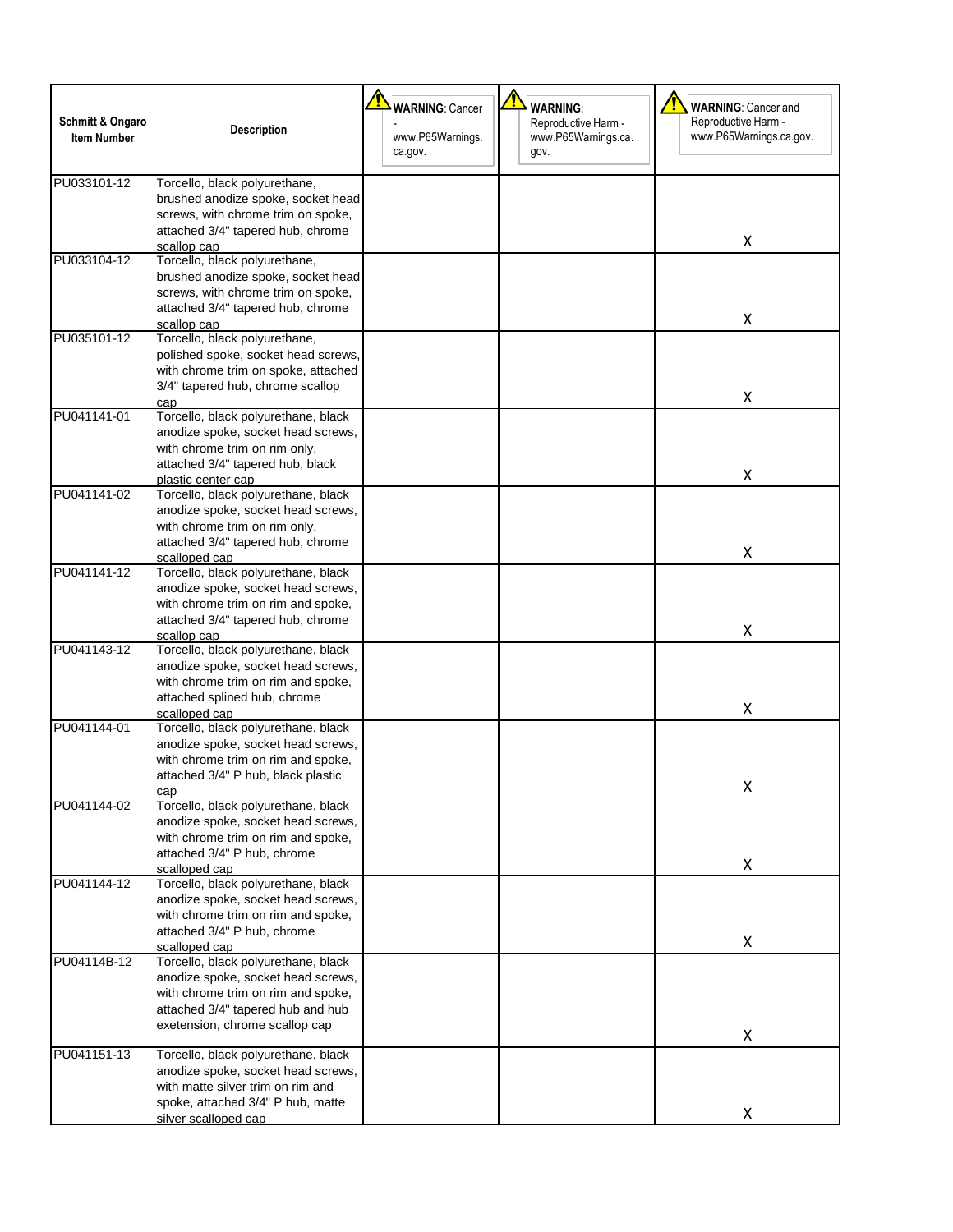| <b>Schmitt &amp; Ongaro</b><br><b>Item Number</b> | <b>Description</b>                                                                                                                                                                              | <b>WARNING: Cancer</b><br>www.P65Warnings.<br>ca.gov. | <b>WARNING:</b><br>Reproductive Harm -<br>www.P65Warnings.ca.<br>gov. | <b>WARNING: Cancer and</b><br>Reproductive Harm -<br>www.P65Warnings.ca.gov. |
|---------------------------------------------------|-------------------------------------------------------------------------------------------------------------------------------------------------------------------------------------------------|-------------------------------------------------------|-----------------------------------------------------------------------|------------------------------------------------------------------------------|
| PU041154-13                                       | Torcello, black polyurethane, black<br>anodize spoke, socket head screws,<br>with matte silver trim on rim and<br>spoke, attached 3/4" P hub, matte<br>silver scalloped cap                     |                                                       |                                                                       | Χ                                                                            |
| PU043141-12                                       | Torcello, black polyurethane,<br>chrome trim on rim and spoke,<br>brushed anodized spoke, socket<br>head screws, attached 3/4": tapered<br>hub                                                  |                                                       |                                                                       | Χ                                                                            |
| PU043144-12                                       | Torcello, black polyurethane,<br>chrome trim on rim and spoke,<br>brushed anodized spoke, socket<br>head screws, attached 3/4": tapered<br>hub                                                  |                                                       |                                                                       | x                                                                            |
| PU045141-02                                       | Torcello, black polyurethane,<br>polished spoke, socket head screws,<br>with chrome trim on rim only,<br>attached 3/4" tapered hub, chrome<br>scallop cap                                       |                                                       |                                                                       | X                                                                            |
| PU045141-11                                       | Torcello, black polyurethane,<br>polished spoke, socket head screws,<br>with chrome trim on rim and spoke,<br>attached 3/4" tapered hub, black<br>plastic cap                                   |                                                       |                                                                       | X                                                                            |
| PU045141-12                                       | Torcello, black polyurethane,<br>polished spoke, socket head screws,<br>with chrome trim on rim and spoke,<br>attached 3/4" tapered hub, chrome<br>scallop cap                                  |                                                       |                                                                       | Χ                                                                            |
| PU045144-02                                       | Torcello, black polyurethane,<br>polished spoke, socket head screws,<br>with chrome trim on rim only,<br>attached 3/4" tapered hub, chrome<br>scallop cap                                       |                                                       |                                                                       | Χ                                                                            |
| PU045144-11                                       | Torcello, black polyurethane,<br>polished spoke, socket head screws,<br>with chrome trim on rim and spoke,<br>attached 3/4" tapered hub, black<br>plastic cap                                   |                                                       |                                                                       | х                                                                            |
| PU045144-12                                       | Torcello, black polyurethane,<br>polished spoke, socket head screws,<br>with chrome trim on rim and spoke,<br>attached 3/4" tapered hub, chrome<br>scallop cap                                  |                                                       |                                                                       | X                                                                            |
| PU051111-12                                       | <b>Torcello Decorated, Burl ABS</b><br>Sectors, black polyurethane, chrome<br>spoke and rim trim rings, black<br>anodize spoke, socket head screws,<br>chromed scallop cap, 3/4" tapered<br>hub |                                                       |                                                                       | X                                                                            |
| PU051114-12                                       | <b>Torcello Decorated, Burl ABS</b><br>Sectors, black polyurethane, chrome<br>spoke and rim trim rings, black<br>anodize spoke, socket head screws,<br>chromed scallop cap, 3/4" tapered<br>hub |                                                       |                                                                       | X                                                                            |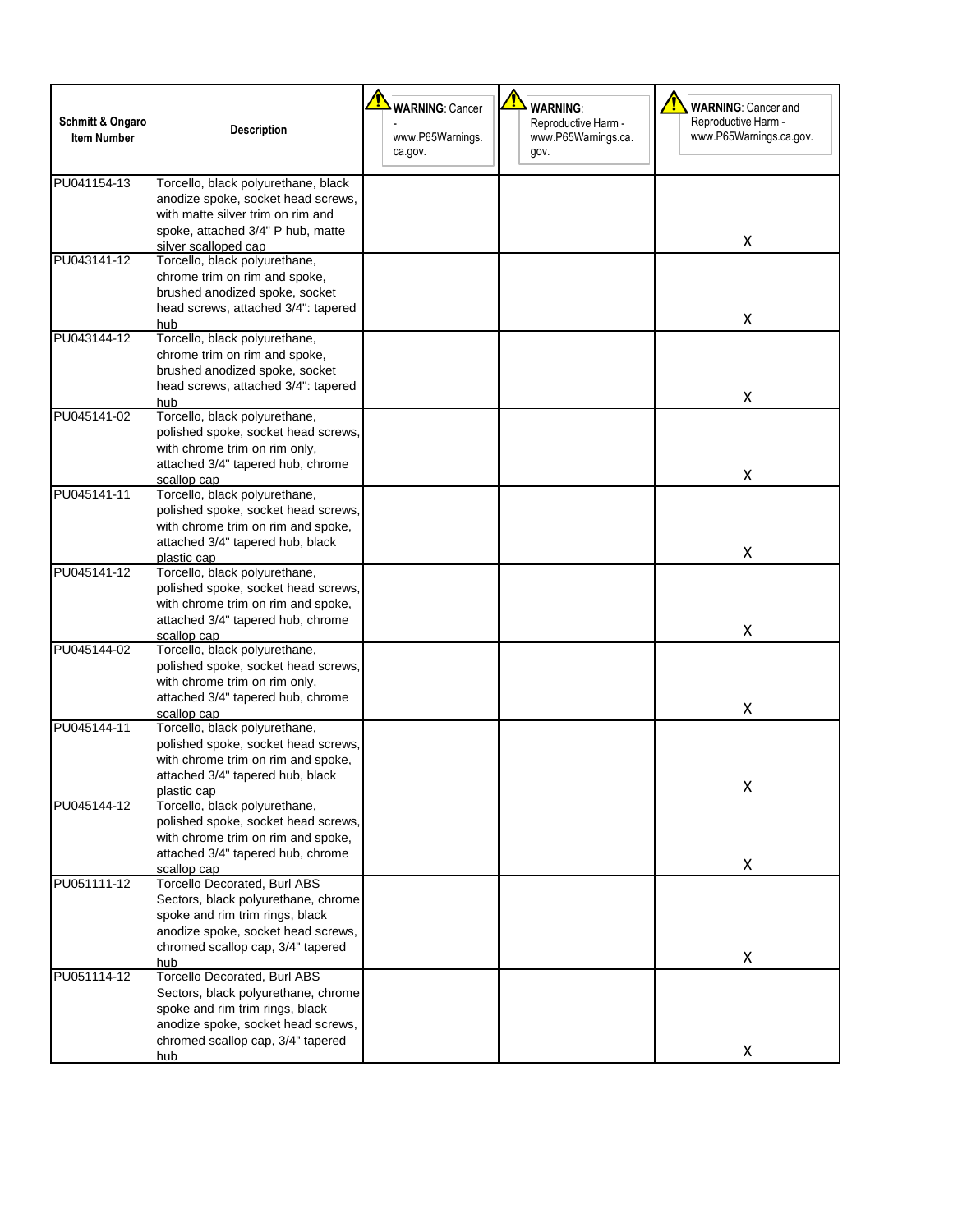| Schmitt & Ongaro<br><b>Item Number</b> | <b>Description</b>                                                                                                                                                                                                                      | <b>WARNING: Cancer</b><br>www.P65Warnings.<br>ca.gov. | <b>WARNING:</b><br>Reproductive Harm -<br>www.P65Warnings.ca.<br>gov. | <b>WARNING: Cancer and</b><br>Reproductive Harm -<br>www.P65Warnings.ca.gov. |
|----------------------------------------|-----------------------------------------------------------------------------------------------------------------------------------------------------------------------------------------------------------------------------------------|-------------------------------------------------------|-----------------------------------------------------------------------|------------------------------------------------------------------------------|
| PU0511B1-12                            | Torcello Decorated, Royal<br>Mahogany Matte sectors, black<br>polyurethane, chorme spoke and rim<br>trim rings, black anodize spoke,<br>socket head screws, chromed<br>scallop cap, 3/4" tapered hub                                    |                                                       |                                                                       | x                                                                            |
| PU0511B1-13                            | <b>Torcello Decorated, Royal</b><br>Mahogany Matte sectors, black<br>polyurethane, matte silver spoke and<br>rim trim rings, black anodize spoke,<br>socket head screws, matte silver<br>scallop cap, 3/4" tapered hub                  |                                                       |                                                                       | X                                                                            |
| PU0511B4-13                            | Torcello Decorated, Royal<br>Mahogany Matte sectors, black<br>polyurethane, matte silver spoke and<br>rim trim rings, black anodize spoke,<br>socket head screws, matte silver<br>scallop cap, 3/4" tapered hub                         |                                                       |                                                                       | X                                                                            |
| PU0511C1-13                            | Torcello Decorated, Flex Aluminum<br>Matte sectors, black polyurethane,<br>matte silver spoke and rim trim<br>rings, black anodize spoke, socket<br>head screws, matte silver scallop                                                   |                                                       |                                                                       | X                                                                            |
| PU0511C4-13                            | cap, 3/4" tapered hub<br>Torcello Decorated, Flex Aluminum<br>Matte sectors, black polyurethane,<br>matte silver spoke and rim trim<br>rings, black anodize spoke, socket<br>head screws, matte silver scallop<br>cap, 3/4" tapered hub |                                                       |                                                                       | X                                                                            |
| PU053111-12                            | <b>Torcello Decorated, Burl ABS</b><br>Sectors, black polyurethane, chrome<br>spoke and rim trim rings, brushed<br>anodize spoke, socket head screws,<br>chrome scallop cap, 3/4" tapered<br>hub                                        |                                                       |                                                                       | X                                                                            |
| PU055111-12                            | <b>Torcello Decorated, Burl ABS</b><br>Sectors, black polyurethane, chrome<br>spoke and rim trim rings, polished<br>spoke, socket head screws, chrome<br>scallop cap, 3/4" tapered hub                                                  |                                                       |                                                                       | x                                                                            |
| PU0551D1-02                            | Torcello Decorated, Greywood<br>(gloss) sectors, black polyurethane,<br>chrome rim trim rings, chrome<br>spoke, chromed scallop cap, 3/4"<br>tapered hub                                                                                |                                                       |                                                                       | X                                                                            |
| PU0551D4-02                            | Torcello Decorated, Greywood<br>(gloss) sectors, black polyurethane,<br>chrome rim trim rings, chrome<br>spoke, chromed scallop cap, 3/4"<br>tapered hub                                                                                |                                                       |                                                                       | X                                                                            |
| PU105111-04                            | Burano, standard burl spoke trim,<br>black polyurethane, polished<br>stainless steel spokes, chrome<br>knuckles and cap, assembled 3/4"<br>taper aluminum hub                                                                           |                                                       |                                                                       | X                                                                            |
| PU1051B1-04                            | Burano, black pearl wood spoke<br>trim, black polyurethane, polished<br>stainless steel spokes, chrome<br>knuckles and cap, assembled 3/4"<br>taper aluminum hub                                                                        |                                                       |                                                                       | X                                                                            |